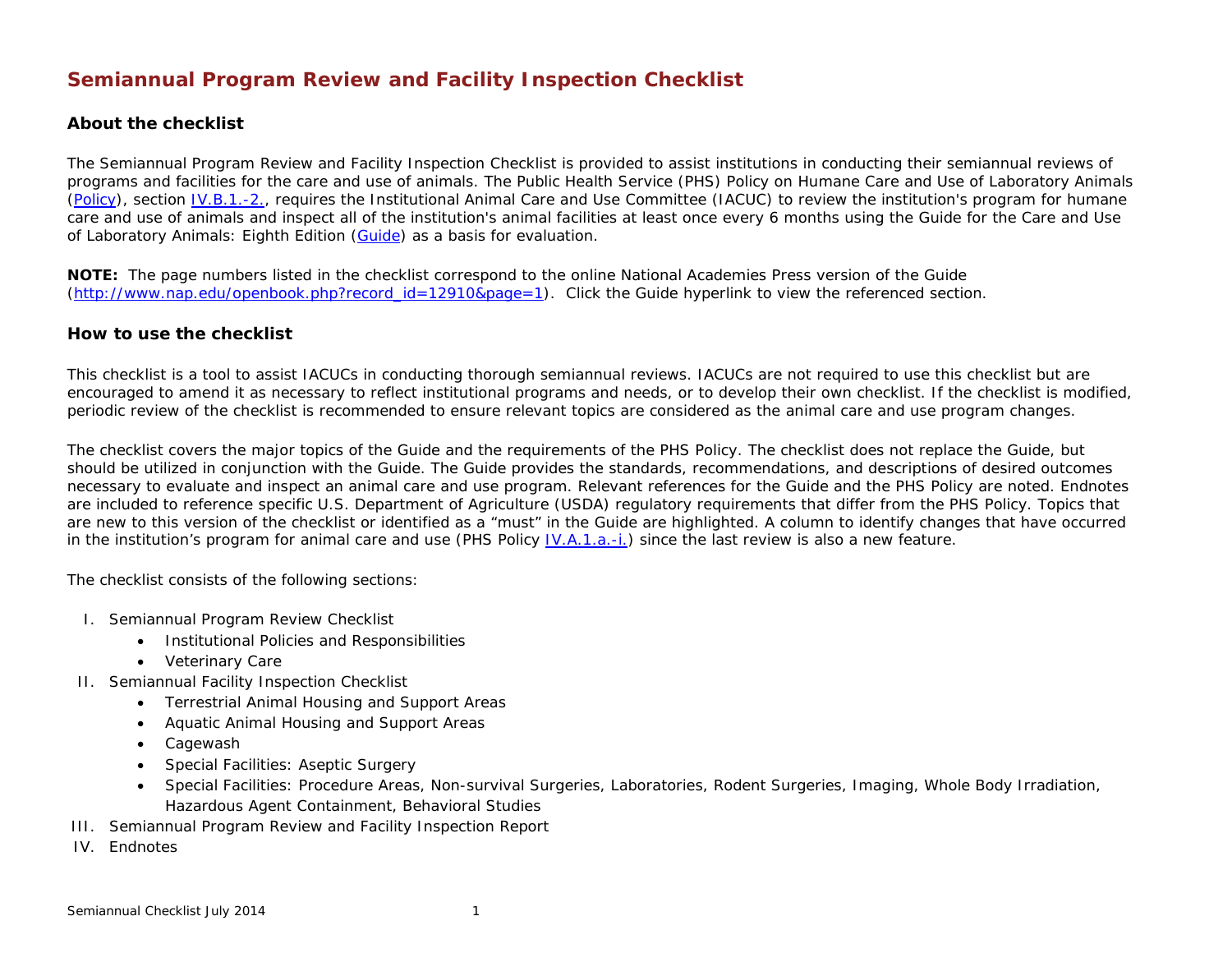It is recommended that the Program Review section be completed during an IACUC meeting. Because physical aspects of a program require visual observation to evaluate, it is recommended that the Facility Inspection section be completed during an inspection of the facilities, including satellite facilities.

A table is provided, "Semiannual Program Review and Facility Inspection Report," as a format for the IACUC to organize and track information regarding deficiencies, and plans and schedules for correction. IACUCs may choose to attach the table to the Semiannual Report to the Institutional Official.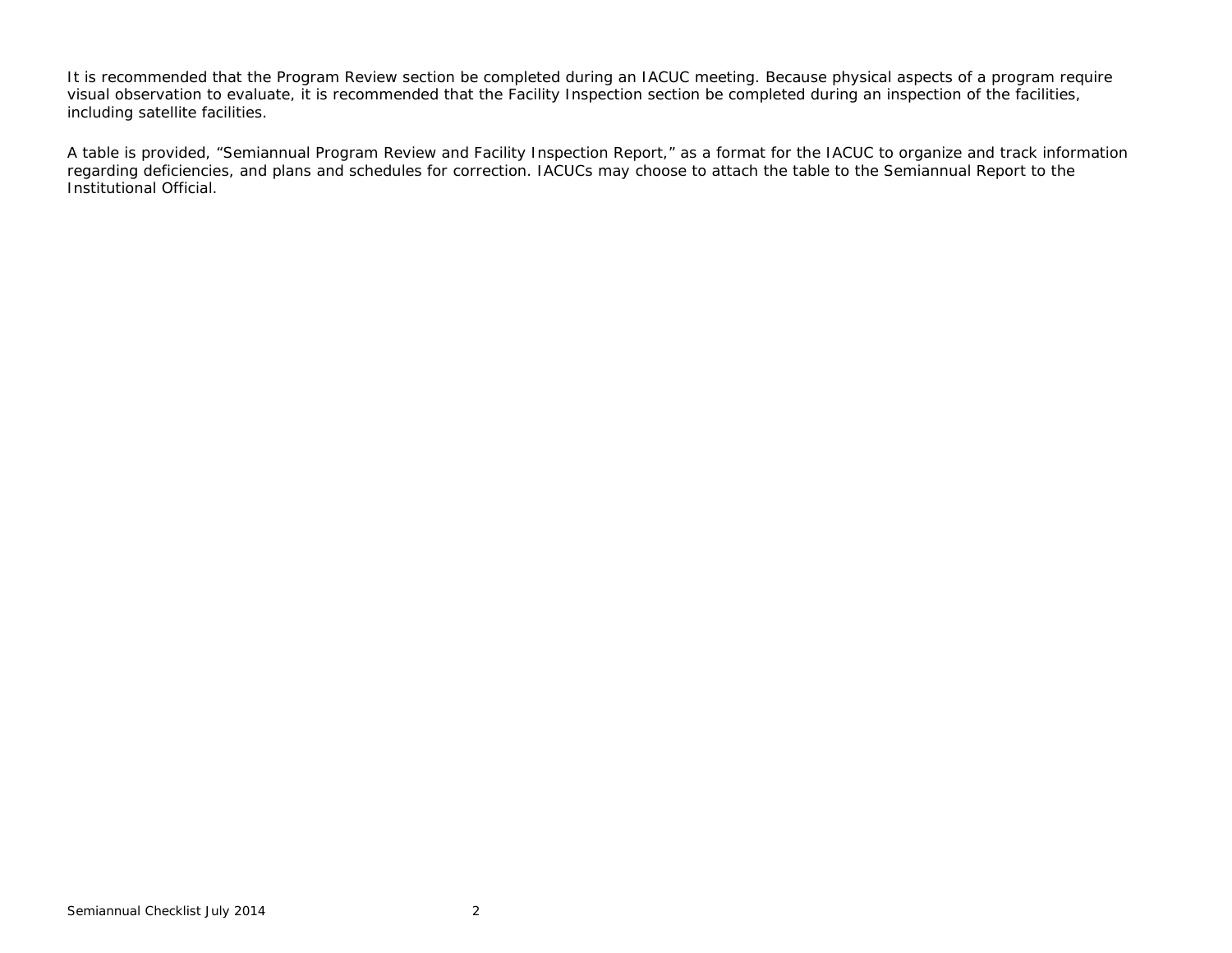## **I. Semiannual Program Review Checklist [i](#page-3-0)**

**Institutional Policies and Responsibilities**

### **Date:**

| Animal Care and Use Program NEW (NIH Policy 3040-2)<br>1.                                                                      |       | A <sup>*</sup> M S C NA |  |  |
|--------------------------------------------------------------------------------------------------------------------------------|-------|-------------------------|--|--|
| • Responsibility for animal well-being is assumed by all members of the program (Guide, p 1) [must]                            |       |                         |  |  |
| • IO has authority to allocate needed resources (Guide, p 13)                                                                  |       |                         |  |  |
| • Resources necessary to manage program of veterinary care are provided (Guide, p.14) [must]                                   |       |                         |  |  |
| • Sufficient resources are available to manage the program, including training of personnel in accord with regulations         |       |                         |  |  |
| and the Guide (Guide, pp 11, 15)                                                                                               |       |                         |  |  |
| • Program needs are regularly communicated to IO by AV and/or IACUC (Guide, p 13)                                              |       |                         |  |  |
| • Responsibilities for daily animal care and facility management are assigned to specific individual(s) when a full-time       |       |                         |  |  |
| veterinarian is not available on site (Guide, p 14) [must]                                                                     |       |                         |  |  |
| • Inter-institutional collaborations are described in formal written agreements (Guide, p 15; OLAW; NIH ARAC                   |       |                         |  |  |
| <b>Guideline C4)</b>                                                                                                           |       |                         |  |  |
| . Written agreements address responsibilities, animal ownership, and IACUC oversight (Guide, p 15; NIH ARAC                    |       |                         |  |  |
| <b>Guideline C4)</b>                                                                                                           |       |                         |  |  |
| 2. Disaster Planning and Emergency Preparedness NEW (OLAW; USDA; NIH OACU Disaster                                             |       |                         |  |  |
| <b>Planning</b> )                                                                                                              | $A^*$ | M S C NA                |  |  |
| • Disaster plans for each facility to include satellite locations are in place (Guide, p 35, p 75) [must]                      |       |                         |  |  |
| • Plans include provisions for euthanasia (Guide, p 35) [must]                                                                 |       |                         |  |  |
| . Plans include triage plans to meet institutional and investigators' needs (Guide, p 35)                                      |       |                         |  |  |
| . Plans define actions to prevent animal injury or death due to HVAC or other failures (Guide, p 35)                           |       |                         |  |  |
| • Plans describe preservation of critical or irreplaceable animals (Guide, p 35)                                               |       |                         |  |  |
| • Plans include essential personnel and their training (Guide, p 35)                                                           |       |                         |  |  |
| • Animal facility plans are approved by the institution and incorporated into overall response plan (Guide, p 35)              |       |                         |  |  |
| • Law enforcement and emergency personnel are provided a copy and integration with overall plan is in place (Guide,<br>$p$ 35) |       |                         |  |  |
| 3. IACUC NEW (OLAW; NIH Policy 3040-2)                                                                                         |       | A <sup>*</sup> M S C NA |  |  |
| • Meets as necessary to fulfill responsibilities (Guide, p 25) [must]                                                          |       |                         |  |  |
| • IACUC Members named in protocols or with conflicts recuse themselves from protocol decisions (Guide, p 26;                   |       |                         |  |  |
| <b>OLAW</b> : NIH ARAC Guideline C7) [must]                                                                                    |       |                         |  |  |
| • Continuing IACUC oversight after initial protocol approval is in place (Guide, p 33; OLAW)                                   |       |                         |  |  |
| • IACUC evaluates the effectiveness of training programs (Guide, p 15)                                                         |       |                         |  |  |
| • IACUC Policy in place for use of Designated Member Review subsequent to Full Committee Review and new members                |       |                         |  |  |
| informed of the policy. (OLAW; NIH ARAC Guideline C7)                                                                          |       |                         |  |  |
| • Non-affiliated member(s) regularly participate in Semiannual Program Review & Facility Inspection Process                    |       |                         |  |  |

| 4. IACUC Protocol Review - Special Considerations (USDA#12)                                                            |  |  | A <sup>*</sup> M S C NA |
|------------------------------------------------------------------------------------------------------------------------|--|--|-------------------------|
| • Humane endpoints are established for studies that involve tumor models, infectious diseases, vaccine challenge, pain |  |  |                         |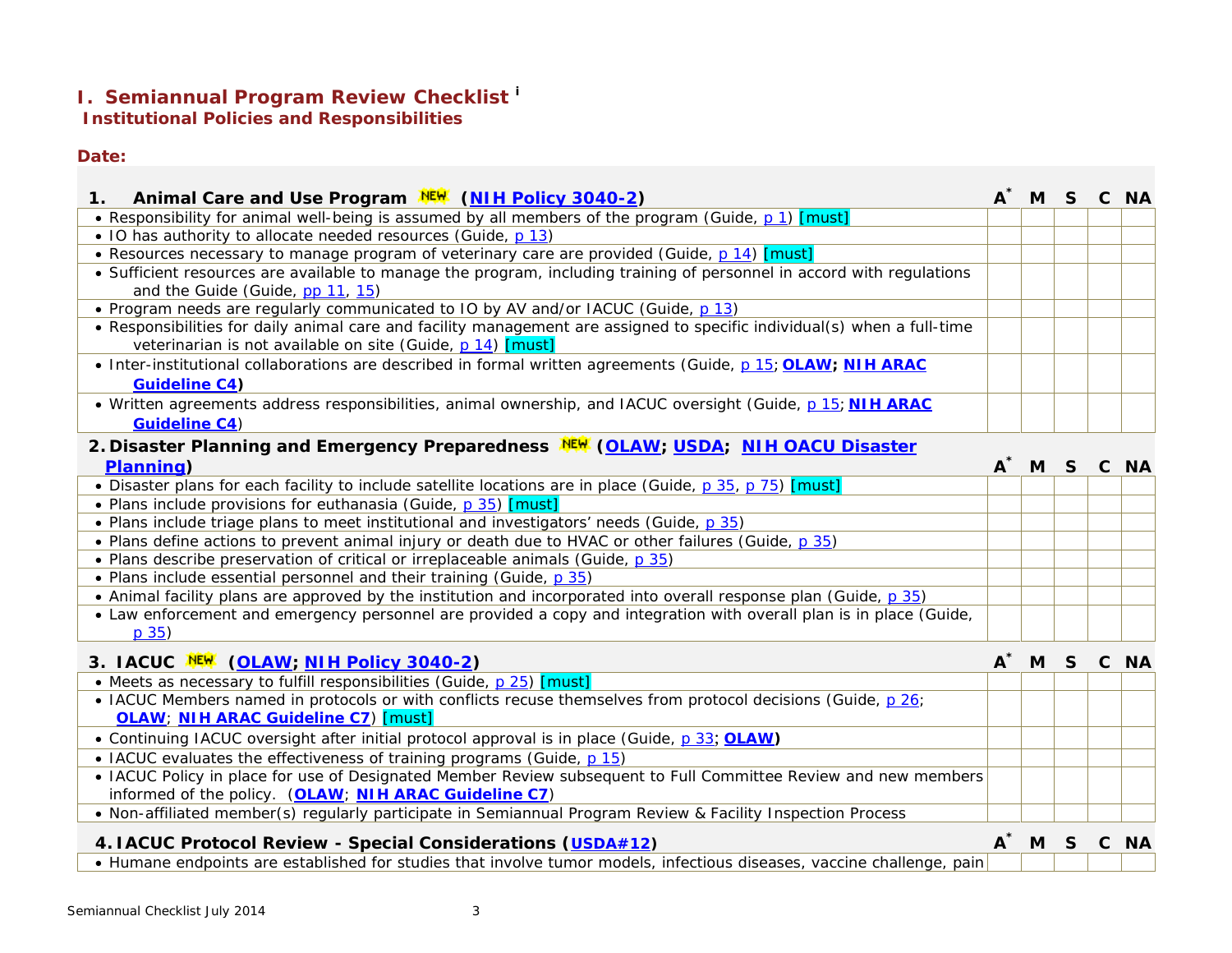<span id="page-3-1"></span><span id="page-3-0"></span>

| modeling, trauma, production of monoclonal antibodies, assessment of toxicologic effects, organ or system failure,                                     |       |          |  |
|--------------------------------------------------------------------------------------------------------------------------------------------------------|-------|----------|--|
| and models of cardiovascular shock (Guide, p 27; NIH ARAC Guideline C6)                                                                                |       |          |  |
| • For pilot studies, a system to communicate with the IACUC is in place (Guide, p 28; OLAW)                                                            |       |          |  |
| • For genetically modified animals, enhanced monitoring and reporting is in place (Guide, p 28)                                                        |       |          |  |
| • Restraint devices are justified in the animal use protocols (Guide, p 29) [must]                                                                     |       |          |  |
| • Alternatives to physical restraint are considered (Guide, p 29)                                                                                      |       |          |  |
| • Period of restraint is the minimum to meet scientific objectives (Guide, p 29)                                                                       |       |          |  |
| • Training of animals to adapt to restraint is provided (Guide, p 29)                                                                                  |       |          |  |
| • Animals that fail to adapt are removed from study (Guide, p 29)                                                                                      |       |          |  |
| • Appropriate observation intervals of restrained animals are provided (Guide, p 29)                                                                   |       |          |  |
| • Veterinary care is provided if lesions or illness result from restraint (Guide, p 30) [must]                                                         |       |          |  |
| • Explanations of purpose and duration of restraint are provided to study personnel (Guide, p 30)                                                      |       |          |  |
| • Multiple surgical procedures on a single animal are justified and outcomes evaluated (Guide, p 30; OLAW;                                             |       |          |  |
| <b>USDA#14)</b>                                                                                                                                        |       |          |  |
| • Major versus minor surgical procedures are evaluated on a case-by-case basis (Guide, p 30)                                                           |       |          |  |
| • Multiple survival procedure justifications in non-regulated species conform to regulated species standards (Guide, p<br>30)                          |       |          |  |
| • Animals on food/fluid restriction are monitored to ensure nutritional needs are met (Guide, p 31; OLAW; NIH ARAC                                     |       |          |  |
| <b>Guideline B7)</b>                                                                                                                                   |       |          |  |
| . Body weights for food/fluid restricted animals are recorded at least weekly (Guide, p 31; NIH ARAC Guideline B7)                                     |       |          |  |
| . Daily written records are maintained for food/fluid restricted animals (Guide, p 31; NIH ARAC Guideline B7)                                          |       |          |  |
| • Pharmaceutical grade chemicals are used, when available, for animal-related procedures (Guide, p 31; OLAW; NIH                                       |       |          |  |
| <b>ARAC Guideline B13)</b>                                                                                                                             |       |          |  |
| • Non-pharmaceutical grade chemicals are described, justified, and approved by IACUC (Guide, p 31; NIH ARAC<br><b>Guideline B13)</b>                   |       |          |  |
| • Investigators conducting field studies know zoonotic diseases, safety issues, laws and regulations applicable in study<br>area (Guide, p 32)         |       |          |  |
| • Disposition plans are considered for species removed from the wild (Guide, p 32)                                                                     |       |          |  |
| • Toe-clipping only used when no alternative, performed aseptically and with pain relief (Guide, p 75; NIH ARAC                                        |       |          |  |
| <b>Guideline B9)</b>                                                                                                                                   |       |          |  |
| 5. IACUC Membership and Functions (OLAW; NIH Policy 3040-2)                                                                                            | $A^*$ | M S C NA |  |
| • IACUC is comprised of at least 5 members, appointed by CEO (PHS Policy, IV.A.3.; NIH ARAC Guideline C9)                                              |       |          |  |
| • Members include a veterinarian, a scientist, a nonscientist, and a nonaffiliated non-lab animal user (Guide, p 24";<br><b>NIH ARAC Guideline C9)</b> |       |          |  |
| • IACUC authority and resources for oversight and evaluation of institution's program are provided (Guide, $p$ 14)                                     |       |          |  |
| • IACUC conducts semiannual evaluations of institutional animal care and use program (PHS Policy, IV.B.)                                               |       |          |  |
| • Conducts semiannual inspections of institutional animal facilities (PHS Policy, <i>IV.B.)</i>                                                        |       |          |  |
| . Non-affiliate member(s) actively participate in meetings and semiannual program review.                                                              |       |          |  |
| • IACUC organizationally reports to the Institutional Official (PHS Policy, <i>IV.A.1.b.)</i>                                                          |       |          |  |
|                                                                                                                                                        |       |          |  |

• Methods for reporting and investigating animal welfare concerns are in place (*Guide*, [p 23](http://www.nap.edu/openbook.php?record_id=12910&page=23); **[NIH ARAC Guideline](http://oacu.od.nih.gov/ARAC/documents/Complaint_Response.pdf)  [C2;](http://oacu.od.nih.gov/ARAC/documents/Complaint_Response.pdf) [NIH Policy Memo\)](http://oacu.od.nih.gov/ARAC/documents/Gottesman_Memo.pdf)** [must]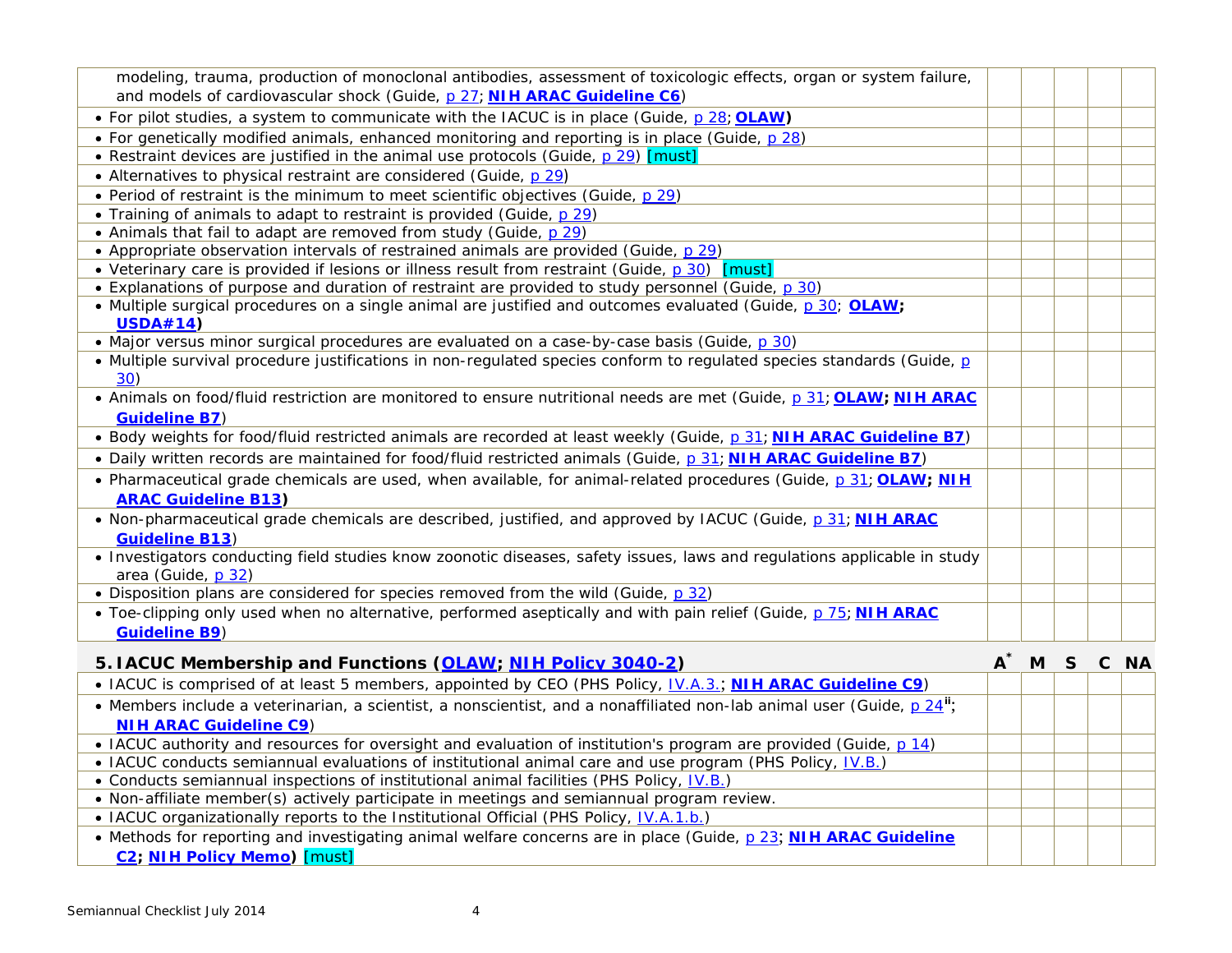<span id="page-4-8"></span><span id="page-4-5"></span><span id="page-4-4"></span><span id="page-4-3"></span><span id="page-4-2"></span><span id="page-4-1"></span><span id="page-4-0"></span>

| • Reviews and investigates concerns about animal care and use at institution" (PHS Policy, IV.B.; NIH ARAC<br><b>Guideline C2; NIH Policy Memo)</b>                                                                                         |  |  |  |
|---------------------------------------------------------------------------------------------------------------------------------------------------------------------------------------------------------------------------------------------|--|--|--|
| • Procedures are in place for review, approval, and suspension of animal activities <sup>iv</sup> (PHS Policy, <u>IV.B.; NIH ARAC</u><br><b>Guideline C2; NIH Policy Memo)</b>                                                              |  |  |  |
| • Procedures are in place for review and approval of significant changes to approved activities (PHS Policy, <i>IV.B.</i> ; <b>NIH</b><br><b>ARAC Guideline C3)</b>                                                                         |  |  |  |
| · Policies are in place for special procedures (e.g., genetically modified animals, restraint, multiple survival surgery,<br>food and fluid regulation, field investigations, agricultural animals) (Guide, p 27-32; NIH ARAC Guideline B7) |  |  |  |
| • Requests for exemptions from major survival surgical procedure restrictions are made to USDA/APHIS <sup>V</sup> (Guide, p 32;<br><b>NIH ARAC Guideline C10) [must]</b>                                                                    |  |  |  |

### **6. IACUC Training [\(NIH ACUC Member Course\)](https://federation.nih.gov/oacu/trgc.php) A\* M S C NA**

| • All IACUC members should receive:                                                               |  |  |  |
|---------------------------------------------------------------------------------------------------|--|--|--|
| o Formal orientation to institution's program (Guide, p 17;)                                      |  |  |  |
| Training on legislation, regulations, guidelines, and policies (Guide, p 17)                      |  |  |  |
| o Training on how to inspect facilities and labs where animal use or housing occurs (Guide, p 17) |  |  |  |
| o Training on how to review protocols as well as evaluate the program (Guide, $p 17$ )            |  |  |  |
| Ongoing training/education (Guide, p 17)                                                          |  |  |  |

# **7. IACUC Records and Reporting Requirements[vi](#page-4-3) A\* M S C NA**

|         | • Semiannual report to the IO (PHS Policy, IV.B.)                                                                  |  |  |
|---------|--------------------------------------------------------------------------------------------------------------------|--|--|
| $\circ$ | Submitted to IO every 6 months                                                                                     |  |  |
| $\circ$ | Compiles program review and facility inspection(s) results (includes all program and facility deficiencies)        |  |  |
| $\circ$ | Includes minority IACUC views                                                                                      |  |  |
| $\circ$ | Describes IACUC-approved departures from the Guide or PHS Policy and the reasons for each departure <sup>vii</sup> |  |  |
| $\circ$ | Distinguishes significant from minor deficiencies (NIH ARAC Guideline C1)                                          |  |  |
| $\circ$ | Includes a plan and schedule for correction for each deficiency identifiedvill                                     |  |  |
|         | • Reports to U.S. Department of Agriculture (USDA) or Federal funding agency <sup>ix</sup> (NIH ARAC Guideline A1) |  |  |
| $\circ$ | Annual report to USDA contains required information including all exceptions/exemptions                            |  |  |
|         | • Records (PHS Policy, <u>IV.E.)</u>                                                                               |  |  |
| $\circ$ | IACUC meeting minutes and semiannual reports to the IO are maintained for 3 years (OLAW; NIH Minutes)              |  |  |
| $\circ$ | Records of IACUC reviews of animal activities include all required information <sup>x</sup>                        |  |  |
| $\circ$ | Records of IACUC reviews are maintained for 3 years after the completion of the study                              |  |  |

# **8. Veterinary Care (See also next section - Veterinary Care) [\(USDA #3;](http://www.aphis.usda.gov/animal_welfare/policy.php?policy=3) [NIH PM 3040-2\)](http://oma.od.nih.gov/manualchapters/intramural/3040-2/) A\* M S C NA**

| • An arrangement for veterinarian(s) with training or experience in lab animal medicine is in place including backup     |  |  |
|--------------------------------------------------------------------------------------------------------------------------|--|--|
| veterinary care <sup>xi</sup>                                                                                            |  |  |
| • Veterinary access to all animals is provided (Guide, p 14) [must]                                                      |  |  |
| • Direct or delegated authority is given to the veterinarian to oversee all aspects of animal care and use (Guide, p 14) |  |  |
| [must]                                                                                                                   |  |  |
| • Veterinarian provides consultation when pain and distress exceeds anticipated level in protocol (Guide, $p 5$ ; NIH    |  |  |
| ARAC Guidelines: <b>B12; C6)</b> [must]                                                                                  |  |  |
| • Veterinarian provides consultation when interventional control is not possible (Guide, p 5) [must]                     |  |  |

<span id="page-4-7"></span><span id="page-4-6"></span>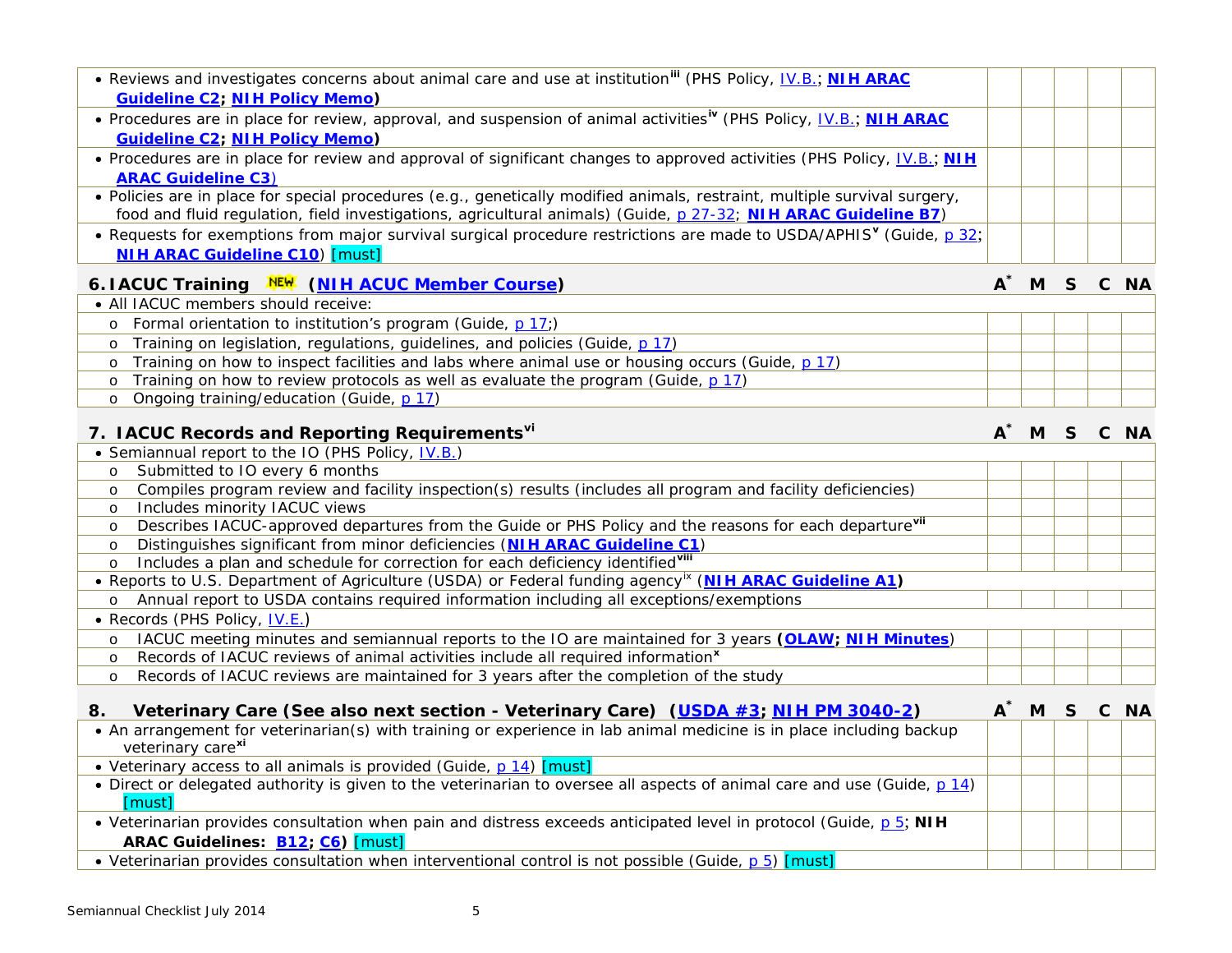<span id="page-5-2"></span><span id="page-5-1"></span><span id="page-5-0"></span>

| • If part time /consulting veterinarian, visits meet programmatic needs (Guide, p 14) |  |  |
|---------------------------------------------------------------------------------------|--|--|
| • Regular communication occurs between veterinarian and IACUC (Guide, p 14)           |  |  |
| • Veterinarian(s) have experience and training in species used (Guide, p 15) [must]   |  |  |
| • Veterinarian(s) have experience in facility administration/management (Guide, p 15) |  |  |

# **9. Personnel Qualifications and Training [\(OLAW;](http://grants.nih.gov/grants/olaw/institutional_responsibilities.htm#trainingofstaff) [NIH PM 3040-2;](http://oma.od.nih.gov/manualchapters/intramural/3040-2/) [NIH OACU Training Program\)](https://federation.nih.gov/oacu/index.php) A\* M S C NA**

| • All personnel are adequately educated, trained, and/or qualified in basic principles of laboratory animal science. |  |
|----------------------------------------------------------------------------------------------------------------------|--|
| Personnel included: [must]                                                                                           |  |
| o Veterinary/other professional staff (Guide, p 15-16)                                                               |  |
| o IACUC members (Guide, p 17)                                                                                        |  |
| o Animal care personnel (Guide, p 16)                                                                                |  |
| o Research investigators, instructors, technicians, trainees, and students (Guide, pp 16-17)                         |  |
| • Continuing education for program and research staff provided to ensure high quality care and reinforce training    |  |
| (Guide, pp 16-17)                                                                                                    |  |
| • Training is available prior to starting animal activity (Guide, p 17)                                              |  |
| • Training is documented (Guide, p 15)                                                                               |  |
| • Training program content includes: (Guide, p 17)                                                                   |  |
| o Methods for reporting concerns (Guide, p 17)                                                                       |  |
| o Humane practices of animal care (e.g., housing, husbandry, handling) xii                                           |  |
| o Humane practices of animal use (e.g., research procedures, use of anesthesia, pre- and post-operative care,        |  |
| aseptic surgical techniques and euthanasia (Guide, p 17) <sup>xiii</sup>                                             |  |
| o Research/testing methods that minimize numbers necessary to obtain valid results (PHS Policy, <i>IV.A.1.g.)</i>    |  |
| o Research/testing methods that minimize animal pain or distress (PHS Policy, IV.A.1.g.)                             |  |
| o Use of hazardous agents, including access to OSHA chemical hazard notices where applicable (Guide, p 20)           |  |
| o Animal care and use legislation (Guide, p 17)                                                                      |  |
| o IACUC function (Guide, p 17)                                                                                       |  |
| o Ethics of animal use and Three R's (Guide, p 17)                                                                   |  |

#### **10. Occupational Health and Safety of Personnel [\(NIH Policy 1340;](http://oma.od.nih.gov/manualchapters/management/1340/) [NIH AEP;](http://www.ors.od.nih.gov/sr/dohs/Documents/IV.2%20Animal%20Exposure%20Program.pdf) [NIH Laboratory Animal](http://www.ors.od.nih.gov/sr/dohs/Documents/LAAPP.pdf)  [Allergy Prevention Program;](http://www.ors.od.nih.gov/sr/dohs/Documents/LAAPP.pdf) [NIH ARAC Guideline D2\)](http://oacu.od.nih.gov/ARAC/documents/PPE.pdf) A\* M S C NA**

| Allergy Prevention Program, NTH ARAC Guideline DZ)                                                                      | A IVI J |  | <b>U</b> IVA |
|-------------------------------------------------------------------------------------------------------------------------|---------|--|--------------|
| • Program is in place and is consistent with federal, state, and local regulations (Guide, p. 17) [must]                |         |  |              |
| . Program covers all personnel who work in laboratory animal facilities (Guide, p 18)                                   |         |  |              |
| • Changing, washing, and showering facilities are available as appropriate (Guide, p 19)                                |         |  |              |
| • Hazardous facilities are separated from other areas and identified as limited access (Guide, p 19)                    |         |  |              |
| • Personnel training is provided based on risk (e.g., zoonoses, hazards, personal hygiene, special precautions, animal  |         |  |              |
| allergies) (Guide, p 20)                                                                                                |         |  |              |
| • Personal hygiene procedures are in place (e.g., work clothing, eating/drinking/smoking policies) (Guide, p 20)        |         |  |              |
| • Procedures for use, storage, and disposal of hazardous biologic, chemical, and physical agents are in place (Guide, p |         |  |              |
| 21) (NIH PMs: 1341, 3015, 3034, 3035)                                                                                   |         |  |              |
| • Personal Protective Equipment for the work area is appropriate and available (Guide, p 21) (NIH ARAC Guideline        |         |  |              |
| D <sub>2</sub> )                                                                                                        |         |  |              |
| • Program for medical evaluation and preventive medicine for personnel includes: (NIH AEP)                              |         |  |              |
| o Pre-employment evaluation including health history (Guide, p 22)                                                      |         |  |              |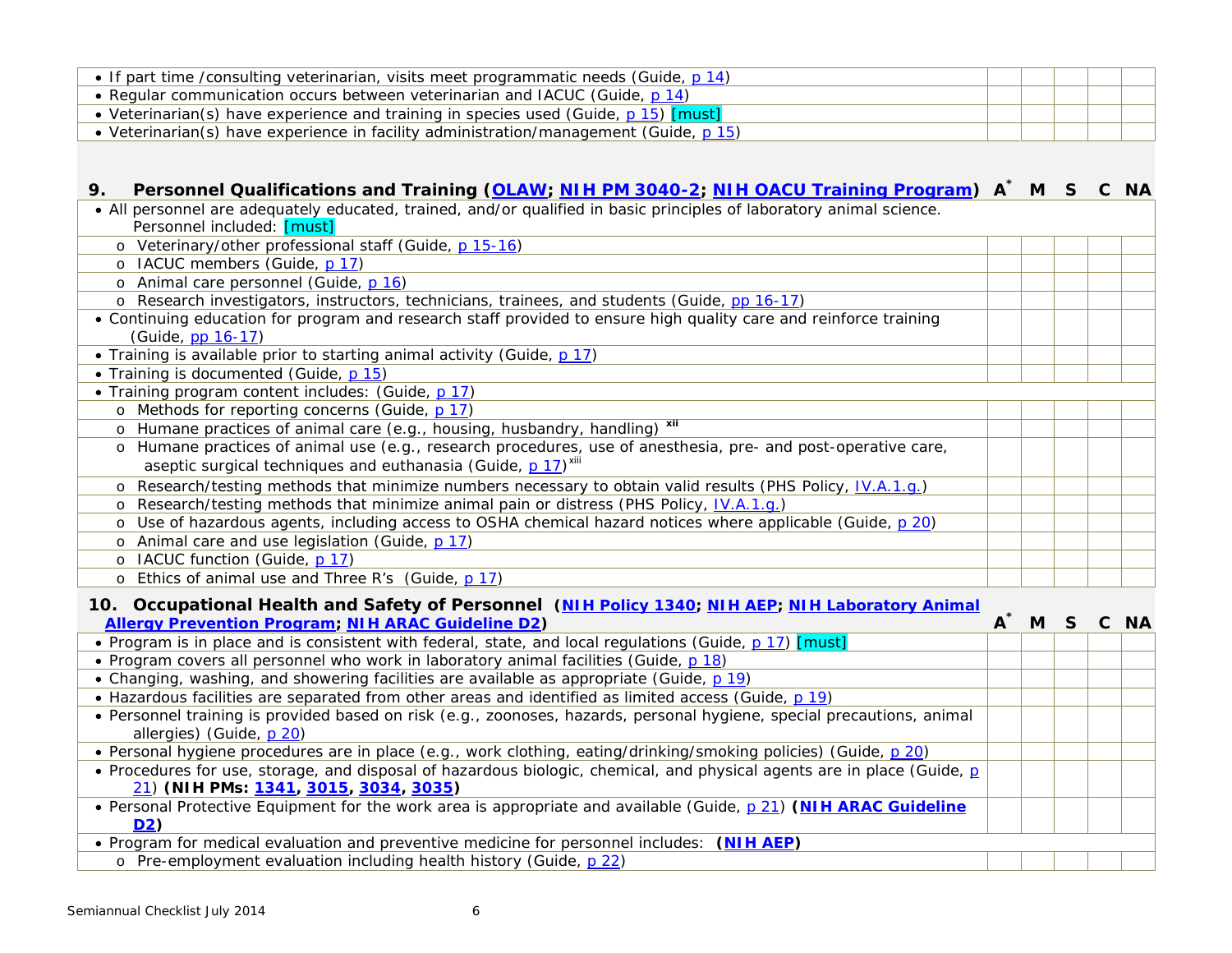<span id="page-6-1"></span><span id="page-6-0"></span>

| o Immunizations as appropriate (e.g., rabies, tetanus) and tests as appropriate (Guide, p 22)                                                                              |                   |    |           |
|----------------------------------------------------------------------------------------------------------------------------------------------------------------------------|-------------------|----|-----------|
| o Zoonosis surveillance as appropriate (e.g., Q-fever, tularemia, Hantavirus, plague) (Guide, p 23)                                                                        |                   |    |           |
| o Procedures for reporting and treating injuries, including accidents, bites, allergies, etc. (Guide, p 23)                                                                |                   |    |           |
| o Promotes early diagnosis of allergies including preexisting conditions (Guide, p 22; NIH OMS LAAPP)                                                                      |                   |    |           |
| o Considers confidentiality and other legal factors as required by federal, state and local regulations (Guide, p 22)<br>[must]                                            |                   |    |           |
| o If serum samples are collected, the purpose is consistent with federal and state laws (Guide, p 22) [must]                                                               |                   |    |           |
| · Waste anesthetic gases are scavenged (Guide, p 21; NIH Waste & Anesthetic Gas Surveillance Program)                                                                      |                   |    |           |
| • Hearing protection is provided in high noise areas (Guide, p 22; NIH Hearing Conservation Program)                                                                       |                   |    |           |
| • Respiratory protection is available when performing airborne particulate work (Guide, p 22; NIH Respiratory                                                              |                   |    |           |
| <b>Protection Program)</b>                                                                                                                                                 |                   |    |           |
| • Special precautions for personnel who work with nonhuman primates, their tissues or body fluids include: (NIH PM<br>$3044 - 2)$                                          |                   |    |           |
| o Tuberculosis screening provided for all exposed personnel (Guide, p 23; NIH AEP; Tuberculosis Surveillance                                                               |                   |    |           |
| Program)                                                                                                                                                                   |                   |    |           |
| o Training and implementation of procedures for bites, scratches, or injuries associated with macaques (Guide, p<br>23; Working Safely with NHPs; NHP Body Fluid Exposure) |                   |    |           |
| o PPE is provided including gloves, arm protection, face masks, face shields, or goggles (Guide, p 21; NIH ARAC<br><b>Guideline D2)</b>                                    |                   |    |           |
| o Injuries associated with macaques are carefully evaluated and treatment implemented (Guide, p 23; NHP Body<br><b>Fluid Exposure)</b>                                     |                   |    |           |
| • Occupational safety and health of field studies is reviewed by OSH committee or office (Guide, p 32)                                                                     |                   |    |           |
| 11. Personnel Security NEW (NIH PM 3047)                                                                                                                                   | $A^{\dagger}$ M S | C. | <b>NA</b> |
| • Preventive measures in place include pre-employment screening, and physical and IT security (Guide, p 23)                                                                |                   |    |           |
|                                                                                                                                                                            |                   |    |           |

#### **12. Investigating & Reporting Animal Welfare Concerns [\(NIH ARAC Guideline C2;](http://oacu.od.nih.gov/ARAC/documents/Complaint_Response.pdf) [NIH Policy](http://oacu.od.nih.gov/ARAC/documents/Gottesman_Memo.pdf)  [Memo;](http://oacu.od.nih.gov/ARAC/documents/Gottesman_Memo.pdf) [NIH Incident Investigation\)](http://oacu.od.nih.gov/UsefulResources/Incident_Checklist.pdf) A\* M S C NA**

| <b>NUCLUS INTERNATIONAL PROGRAMMENT</b>                                                                              | . | V IVA |  |
|----------------------------------------------------------------------------------------------------------------------|---|-------|--|
| • Methods for investigating and reporting animal welfare concerns are established (Guide, p 23) [must]               |   |       |  |
| • Reported concerns and corrective actions are documented (Guide, p 24)                                              |   |       |  |
| • Mechanisms for reporting concerns are posted in facility and at applicable website with instructions (Guide, p 24) |   |       |  |
| o Includes multiple contacts (Guide, p 24)                                                                           |   |       |  |
| Includes anonymity, whistle blower policy, nondiscrimination and reprisal protection (Guide, p 24)                   |   |       |  |

 $*$  **A** = acceptable

 $M =$  minor deficiency

**S** = significant deficiency (is or may be a threat to animal health or safety)

**C** = change in program (PHS Policy <u>IV.A.1.a.-i.</u>) (include in semiannual report to IO and in annual report to OLAW)

**NA** = not applicable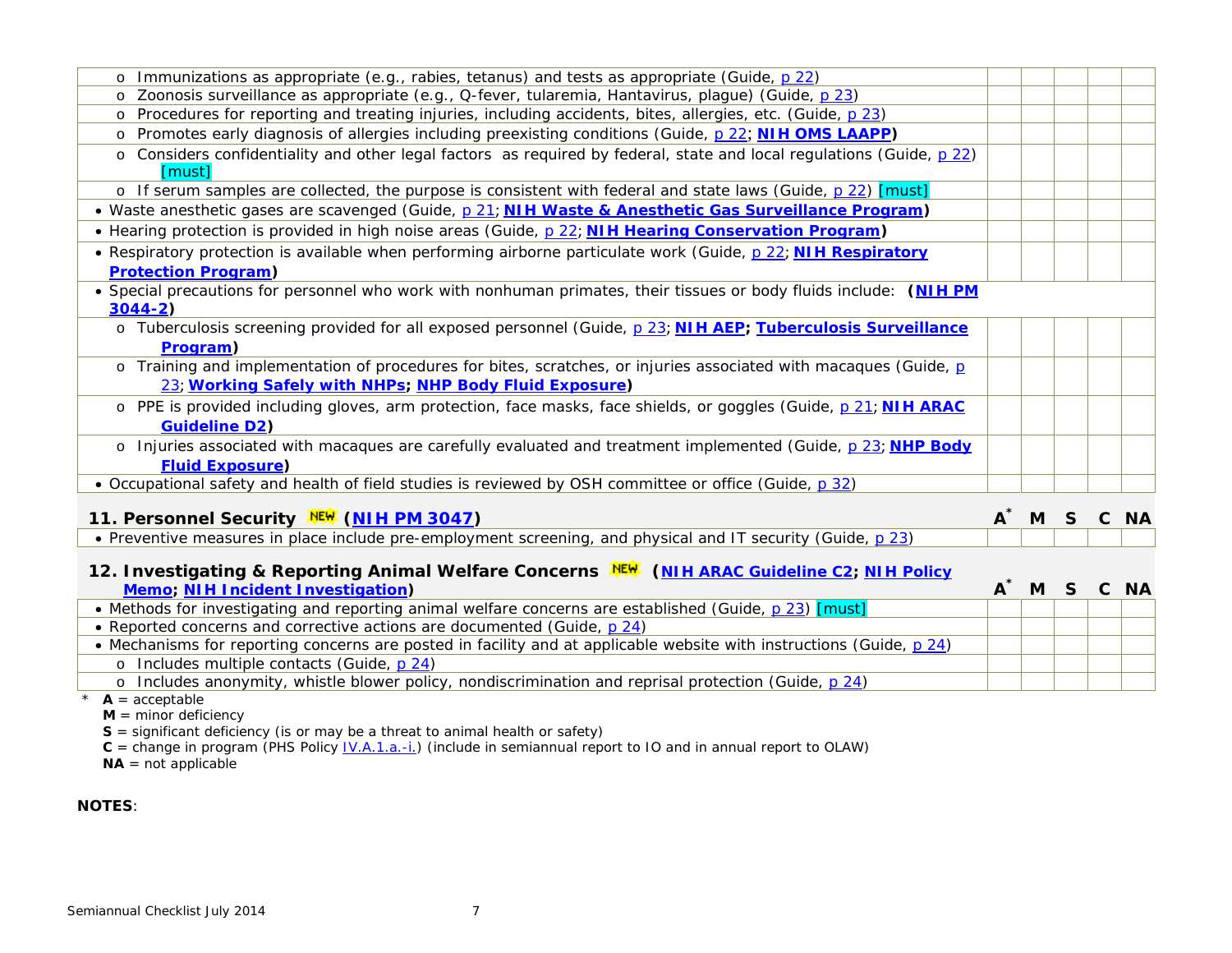# <span id="page-7-0"></span>**Veterinary Care**

#### **Date:**

| 1. Clinical Care and Management NEW (USDA #3; NIH PM 3040-2; NIH Policy Memo)                                                                                   | $A^{\tilde{}}$ | M S C NA |  |  |
|-----------------------------------------------------------------------------------------------------------------------------------------------------------------|----------------|----------|--|--|
| • Veterinary program offers high quality of care and ethical standards (Guide, p 105) [must]                                                                    |                |          |  |  |
| • Veterinarian provides guidance to all personnel to ensure appropriate husbandry, handling, treatment,<br>anesthesia, analgesia, and euthanasia (Guide, p 106) |                |          |  |  |
| • Veterinarian provides oversight to surgery and perioperative care (Guide, p 106)                                                                              |                |          |  |  |
| • Veterinary care program is appropriate for program requirements (Guide, pp 113-114)                                                                           |                |          |  |  |
| • Veterinarian(s) is familiar with species and use of animals and has access to medical and experimental<br>treatment records (Guide, p 114)                    |                |          |  |  |
| • Procedures to triage and prioritize incident reports are in place (Guide, p 114)                                                                              |                |          |  |  |
| • Procedures are in place to address:                                                                                                                           |                |          |  |  |
| o Problems with experiments to determine course of treatment in consultation with investigator (Guide, p<br>114)                                                |                |          |  |  |
| o Recurrent or significant health problems with the IACUC and documentation of treatments and outcomes<br>(Guide, p 114)                                        |                |          |  |  |
| o Veterinary review and oversight of medical and animal use records (Guide, p 115)                                                                              |                |          |  |  |
| • Procedures established for timely reporting of animal injury, illness, or disease (Guide, p 114; NIH Policy                                                   |                |          |  |  |
| Memo) [must]                                                                                                                                                    |                |          |  |  |
| • Procedures established for veterinary assessment, treatment, or euthanasia (Guide, p 114; NIH Policy                                                          |                |          |  |  |
| Memo; NIH ARAC Guideline A2) [must]                                                                                                                             |                |          |  |  |
| • Veterinarian is authorized to treat, relieve pain, and/or euthanize (Guide, p 114) [must]                                                                     |                |          |  |  |

## **2. Animal Procurement and Transportation/Preventive Medicine [\(OLAW;](http://grants.nih.gov/grants/olaw/animal_use.htm#shipping) NIH PM: [3040-3,](http://oma.od.nih.gov/manualchapters/intramural/3040-3/)**

| $3043 - 1$ , $3044 - 1$                                                                                       | M |  | C NA |
|---------------------------------------------------------------------------------------------------------------|---|--|------|
| • Procedures for lawful animal procurement are in place (Guide, p 106) [must]                                 |   |  |      |
| • Sufficient facilities and expertise are confirmed prior to procurement (Guide, p 106)                       |   |  |      |
| • Procurement is linked to IACUC review and approval (Guide, p 106)                                           |   |  |      |
| • Random source dogs and cats are inspected for identification (Guide, p 106)                                 |   |  |      |
| • Population status of wildlife species is considered prior to procurement (Guide, p 106)                     |   |  |      |
| • Appropriate records are maintained on animal acquisition (Guide, p 106)                                     |   |  |      |
| • Animal vendors are evaluated to meet program needs and quality (Guide, p 106)                               |   |  |      |
| • Breeding colonies are based on need and managed to minimize numbers (Guide, p 107)                          |   |  |      |
| • Procedures for compliance with animal transportation regulations, including international requirements, are |   |  |      |
| in place (Guide, p 107; USDA#18) [must]                                                                       |   |  |      |
| • Transportation is planned to ensure safety, security and minimize risk (Guide, p 107; ARAC Guidelines:      |   |  |      |
| B1a; B1b)                                                                                                     |   |  |      |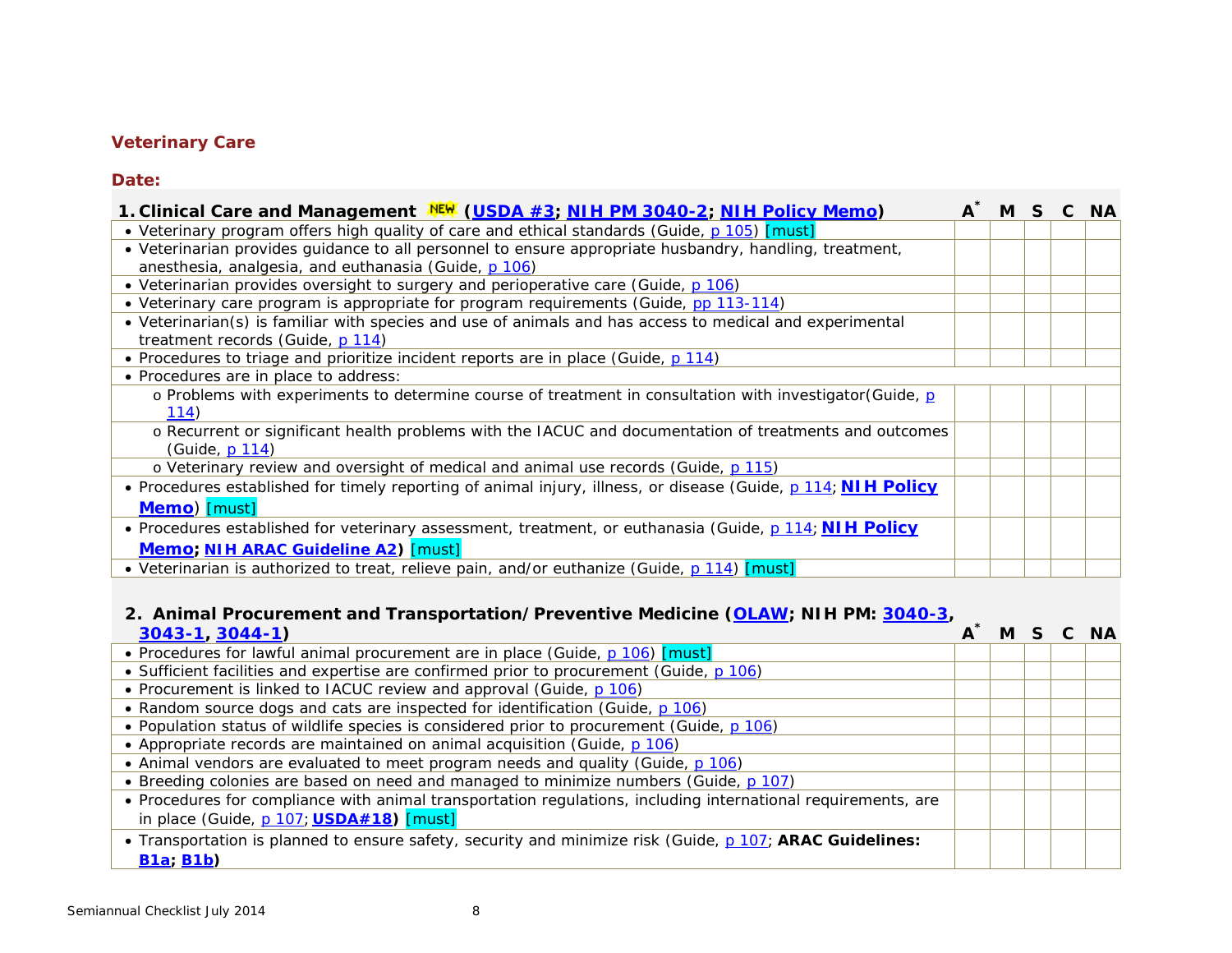| $A^*$ |  | M S C NA |
|-------|--|----------|
|       |  |          |
|       |  |          |
|       |  |          |
|       |  |          |
|       |  |          |
|       |  |          |
|       |  |          |
|       |  |          |
|       |  |          |
|       |  |          |
|       |  |          |
|       |  |          |
|       |  |          |
|       |  |          |
| $A^*$ |  | M S C NA |
|       |  |          |
|       |  |          |
|       |  |          |
|       |  |          |
|       |  |          |
|       |  |          |
|       |  |          |
|       |  |          |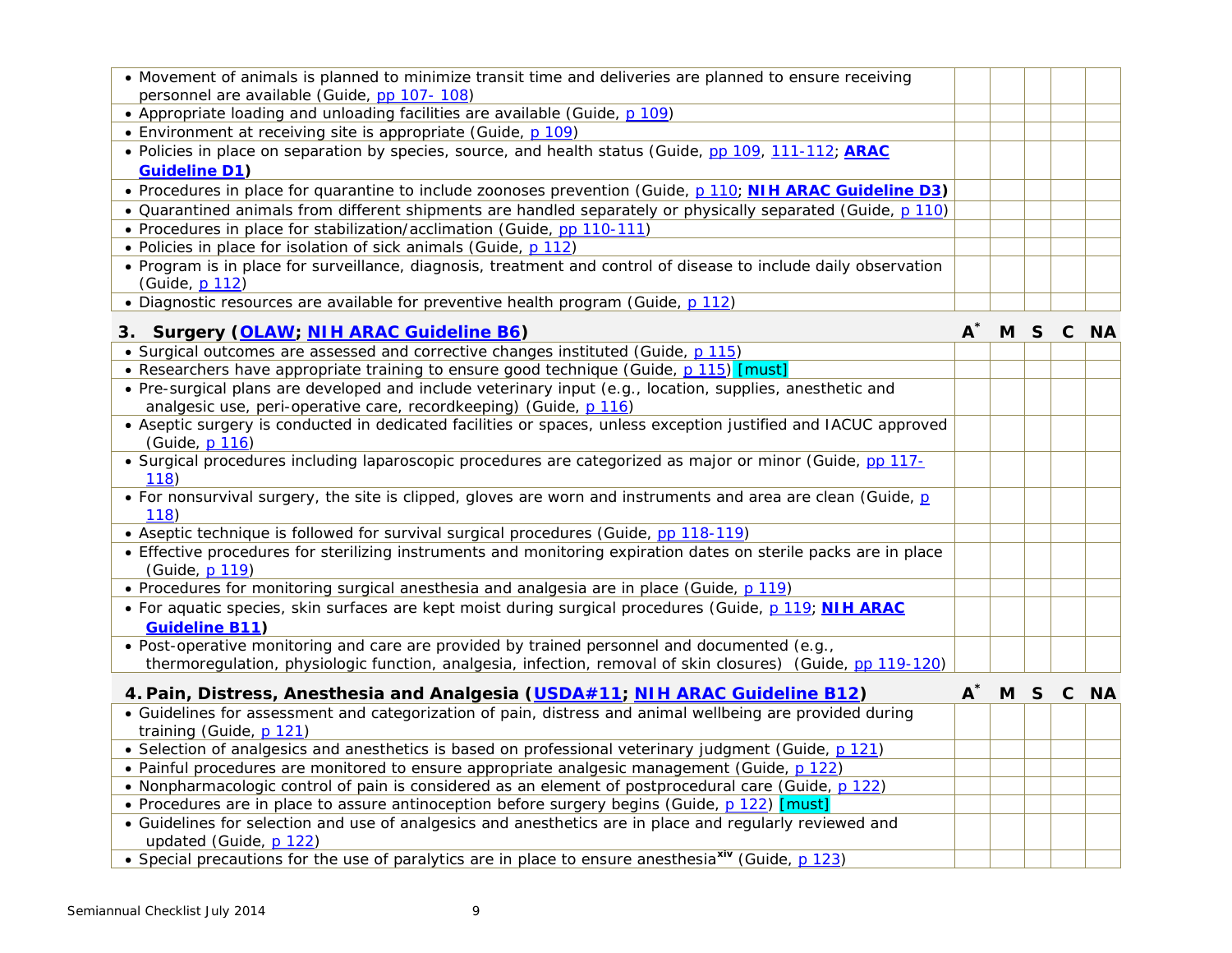| 5. Euthanasia (OLAW; AVMA Guidelines 2013; NIH ARAC Guidelines: B4, B5)                                                 | $A^{\dagger}$ M | S. | C NA |
|-------------------------------------------------------------------------------------------------------------------------|-----------------|----|------|
| • Methods are consistent with AVMA Guidelines on Euthanasia unless approved by the IACUC (Guide, p 123)                 |                 |    |      |
| • CO2 regulators & flowmeters are present and functioning. Flow rate is appropriate for the euthanasia                  |                 |    |      |
| chamber size. (ARAC Guideline B5)                                                                                       |                 |    |      |
| • Standardized methods are developed and approved by the veterinarian and IACUC that avoid distress and                 |                 |    |      |
| consider animal age and species (Guide, pp 123-124)                                                                     |                 |    |      |
| • Training is provided on appropriate methods for each species and considers psychological stress to personnel          |                 |    |      |
| (Guide, p 124)                                                                                                          |                 |    |      |
| • Procedures and training are in place to ensure death is confirmed (Guide, p 124) [must]                               |                 |    |      |
| 6. Drug Storage and Control NEW (NIH PM 1345)                                                                           | M               |    | C NA |
| <b>Description of the Contract Contract Constitution</b> Constitution and interface in the construction of the Constitu |                 |    |      |

| • Program complies with federal regulations for human and veterinary drugs (Guide, p 115) [must]                                                             |  |  |  |
|--------------------------------------------------------------------------------------------------------------------------------------------------------------|--|--|--|
|                                                                                                                                                              |  |  |  |
| • Drug records and storage procedures are reviewed during facility inspections (Guide, p 115)                                                                |  |  |  |
| • Procedures are in place to ensure analgesics and anesthetics are used within expiration date (Guide, p 122;<br><b>OLAW; NIH ARAC Guideline C11) [must]</b> |  |  |  |
| • Anesthetics and analgesics are acquired, stored, and their use and disposal are recorded legally and safely<br>(Guide, p 122)                              |  |  |  |

 $\overline{\mathbf{A}} = \text{acceptable}$ 

**M** = minor deficiency

**S** = significant deficiency (is or may be a threat to animal health or safety)

**C** = change in program (PHS Policy [IV.A.1.a.-i.\)](http://grants.nih.gov/grants/olaw/references/phspol.htm#AnimalWelfareAssurance) (include in semiannual report to IO and in annual report to OLAW)

**NA** = not applicable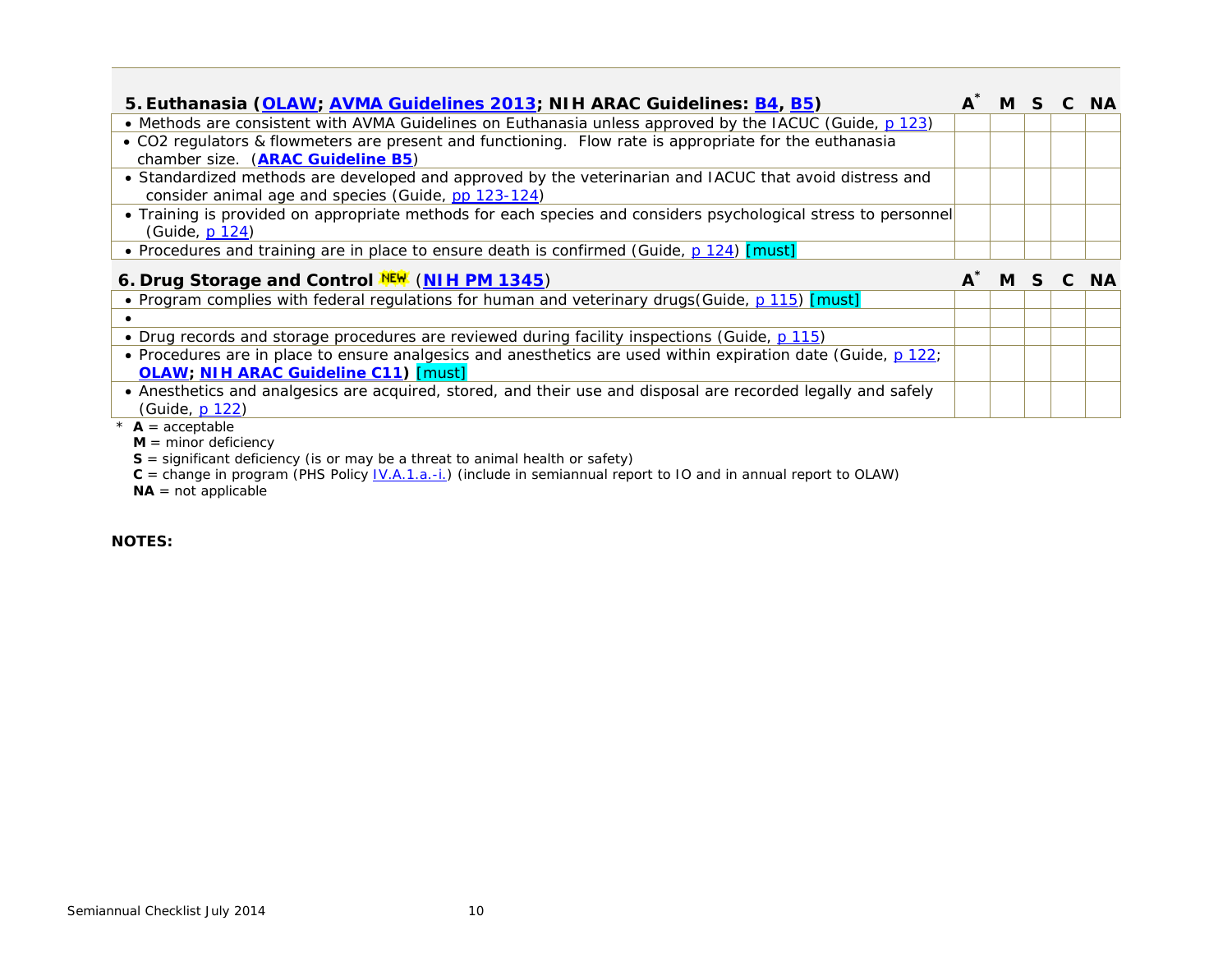# **II.Semiannual Facility Inspection Checklist**

### **Terrestrial Animal Housing and Support Areas**

### **Date:**

**Location:**

|          |                                                                                                           |  | M S C | <b>NA</b> |
|----------|-----------------------------------------------------------------------------------------------------------|--|-------|-----------|
|          | • Location:                                                                                               |  |       |           |
| $\Omega$ | animal areas separate from personnel areas (Guide, p 134)                                                 |  |       |           |
| $\circ$  | separation of species (Guide, p 111; NIH ARAC Guideline D1)                                               |  |       |           |
| $\circ$  | separation by disease status (Guide, p 111)                                                               |  |       |           |
| $\circ$  | security and access control (Guide, p 151; NIH PM 3047)                                                   |  |       |           |
|          | • Construction:                                                                                           |  |       |           |
| $\circ$  | corridors (Guide, p 136)                                                                                  |  |       |           |
| $\circ$  | animal room doors (Guide, p 137)                                                                          |  |       |           |
| $\circ$  | exterior windows (Guide, p 137)                                                                           |  |       |           |
| $\circ$  | floors (Guide, p 137)                                                                                     |  |       |           |
| $\circ$  | drainage (Guide, p 138)                                                                                   |  |       |           |
| $\circ$  | walls and ceilings (Guide, p 138)                                                                         |  |       |           |
| $\circ$  | heating ventilation and air conditioning (Guide, p 139)                                                   |  |       |           |
| $\circ$  | power and lighting (Guide, p 141)                                                                         |  |       |           |
| $\Omega$ | noise control (Guide, p 142)                                                                              |  |       |           |
| $\circ$  | vibration control (Guide, p 142)                                                                          |  |       |           |
| $\Omega$ | environmental monitoring (Guide, p 143)                                                                   |  |       |           |
|          | • Room/Cage:                                                                                              |  |       |           |
| $\circ$  | temperature and humidity (Guide, p 43)                                                                    |  |       |           |
| $\circ$  | ventilation and air quality (Guide, p 45)                                                                 |  |       |           |
| $\circ$  | illumination (Guide, p 47)                                                                                |  |       |           |
| $\circ$  | noise and vibration (Guide, p 49)                                                                         |  |       |           |
|          | • Primary Enclosure: (OLAW)                                                                               |  |       |           |
| $\circ$  | space meets physiologic, behavioral <sup>xv</sup> , and social <sup>xvi</sup> needs (Guide, pp 51, 55-63) |  |       |           |
| $\circ$  | secure environment provided (Guide, p 51)                                                                 |  |       |           |
| $\circ$  | durable, nontoxic materials in good repair and no risk of injury (Guide, p 51)                            |  |       |           |
| $\circ$  | flooring is safe and appropriate for species (Guide, p 51)                                                |  |       |           |
| $\circ$  | adequate bedding and structures for resting, sleeping, breeding (Guide, p 52; NIH ARAC Guideline          |  |       |           |
|          | <b>B15)</b>                                                                                               |  |       |           |
| $\circ$  | objective assessments of housing and management are made (Guide, p 52)                                    |  |       |           |
| $\circ$  | procedures for routine husbandry are documented (Guide, p 52)                                             |  |       |           |
| $\circ$  | socially housed animals can escape or hide to avoid aggression (Guide, p 55)                              |  |       |           |
| $\circ$  | cage height provides adequate clearance (Guide, p 56)                                                     |  |       |           |
| $\circ$  | animals express natural postures, can turn around, access food and water, and rest away from urine        |  |       |           |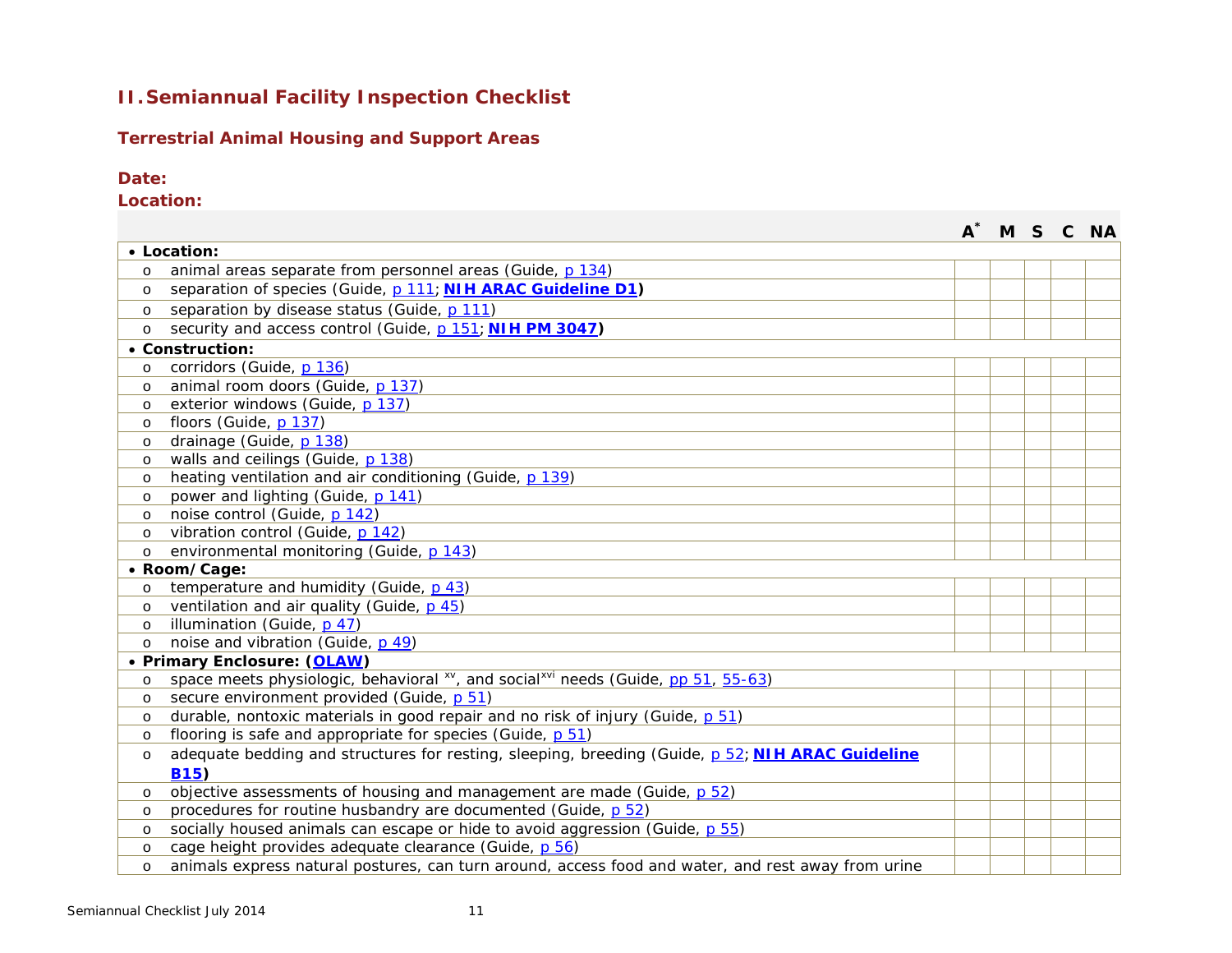|         | and feces (Guide, p 56) [must]                                                                                      |  |  |  |
|---------|---------------------------------------------------------------------------------------------------------------------|--|--|--|
| $\circ$ | rationale <sup>xvii</sup> for <i>Guide/USDA</i> space exceptions approved by IACUC and based on performance indices |  |  |  |
|         | (Guide, p 56)                                                                                                       |  |  |  |
| $\circ$ | dogs and cats allowed to exercise and provided human interaction (Guide, p 58)                                      |  |  |  |
| $\circ$ | nonhuman primates are socially housed except for scientific, veterinary or behavior reasons (Guide, pp              |  |  |  |
|         | $58-59)$                                                                                                            |  |  |  |
| $\circ$ | single housing of nonhuman primates is for shortest duration possible (Guide, p 60)                                 |  |  |  |
| $\circ$ | opportunities for release into larger enclosures is considered for single caged nonhuman primates                   |  |  |  |
|         | (Guide, p 60)                                                                                                       |  |  |  |
| $\circ$ | agricultural animals are housed socially (Guide, p 60)                                                              |  |  |  |
| $\circ$ | food troughs and water devices for agricultural animals allow access for all animals (Guide, p 60)                  |  |  |  |
|         | • Environmental Enrichment, Behavioral and Social Management: (OLAW; USDA#7)                                        |  |  |  |
| $\circ$ | structures and resources promote species typical behavior (Guide, pp 52-54)                                         |  |  |  |
| $\circ$ | novelty of enrichment is considered (Guide, p 53)                                                                   |  |  |  |
| $\circ$ | species specific plans for housing including enrichment, behavior and activity are developed and                    |  |  |  |
|         | reviewed regularly by IACUC, researchers and veterinarian (Guide, pp 53, 58, 60, 63)                                |  |  |  |
| $\circ$ | animal care personnel receive training to identify abnormal animal behaviors (Guide, p 53)                          |  |  |  |
| $\circ$ | stability of pairs or groups is monitored for incompatibility (Guide, p 64)                                         |  |  |  |
| $\circ$ | single housing is justified for social species (Guide, p 64)                                                        |  |  |  |
| $\circ$ | single housing is limited to the minimum period necessary (Guide, p 64)                                             |  |  |  |
| $\circ$ | single housing is in compliance with ARAC Guidelines (AAALAC)                                                       |  |  |  |
| $\circ$ | additional enrichment for single housed animals is provided (Guide, p 64)                                           |  |  |  |
| $\circ$ | single housing is reviewed regularly by IACUC and veterinarian (Guide, p 64)                                        |  |  |  |
| $\circ$ | habituation to routine procedures is part of enrichment program (Guide, p 64)                                       |  |  |  |
| $\circ$ | housing multiple species in same room is reviewed & approved by ACUC (Guide, p 64; ARAC Guideline                   |  |  |  |
|         | D <sub>1</sub>                                                                                                      |  |  |  |
|         | • Sheltered or Outdoor Housing: (e.g., barns, corrals, pastures, islands)                                           |  |  |  |
| $\circ$ | weather protection and opportunity for retreat (Guide, p 54) [must]                                                 |  |  |  |
| $\circ$ | appropriate size (Guide, p 54)                                                                                      |  |  |  |
| $\circ$ | ventilation and sanitation of shelter (no waste/moisture build-up) (Guide, p 54)                                    |  |  |  |
| $\circ$ | animal acclimation (Guide, p 55)                                                                                    |  |  |  |
| $\circ$ | social compatibility (Guide, p 55)                                                                                  |  |  |  |
| $\circ$ | roundup/restraint procedures (Guide, p 55)                                                                          |  |  |  |
| $\circ$ | appropriate security (Guide, p 55)                                                                                  |  |  |  |
|         | • Naturalistic Environments:                                                                                        |  |  |  |
| $\circ$ | animals added /removed with consideration of effect on group (Guide, p 55)                                          |  |  |  |
| $\circ$ | adequate food, fresh water, and shelter ensured (Guide, p 55)                                                       |  |  |  |
|         | · Food: (OLAW; NIH ARAC Guideline D7)                                                                               |  |  |  |
| $\circ$ | feeding schedule and procedures including caloric intake management (Guide, pp 65-67)                               |  |  |  |
| $\circ$ | contamination prevention (Guide, p 65)                                                                              |  |  |  |
| $\circ$ | vendor quality control (Guide, p 66)                                                                                |  |  |  |
| $\circ$ | storage in sealed containers (Guide, p 66)                                                                          |  |  |  |
| $\circ$ | expiration date labeling (Guide, p 66)                                                                              |  |  |  |
| $\circ$ | vermin control (Guide, p 66)                                                                                        |  |  |  |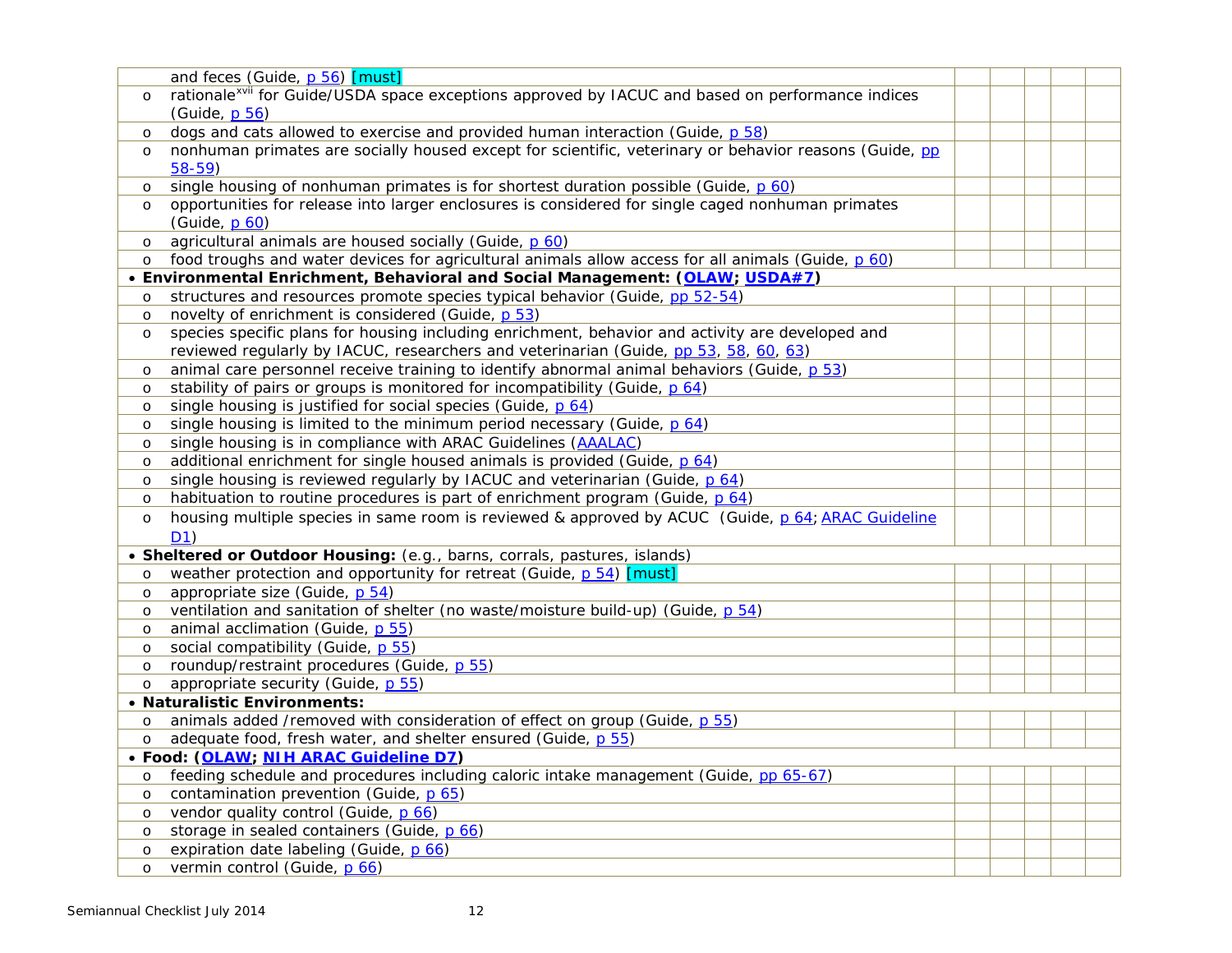| $\circ$ | rotation of stocks (Guide, p 66)                                                                   |  |  |  |
|---------|----------------------------------------------------------------------------------------------------|--|--|--|
|         | • Water:                                                                                           |  |  |  |
| $\circ$ | ad libitum unless justified (Guide, pp 67-68)                                                      |  |  |  |
| $\circ$ | QC procedures (Guide, pp 67-68)                                                                    |  |  |  |
|         | • Bedding and Nesting Materials:                                                                   |  |  |  |
| $\circ$ | species appropriate (Guide, pp 68-69)                                                              |  |  |  |
| $\circ$ | keeps animals dry (Guide, pp 68-69)                                                                |  |  |  |
| $\circ$ | QC procedures (Guide, pp 68-69)                                                                    |  |  |  |
| $\circ$ | minimizes scientific variables (Guide, pp 68-69)                                                   |  |  |  |
|         | • Sanitation:                                                                                      |  |  |  |
| $\circ$ | frequency of bedding/substrate change (Guide, p 70)                                                |  |  |  |
| $\circ$ | cleaning and disinfection of microenvironment (Guide, pp 70-71)                                    |  |  |  |
| $\circ$ | cleaning and disinfection of macroenvironment (Guide, p 72)                                        |  |  |  |
| $\circ$ | assessing effectiveness (Guide, p 73)                                                              |  |  |  |
|         | · Waste Disposal: (NIH Waste Disposal Guide)                                                       |  |  |  |
| $\circ$ | procedures for collection (Guide, pp 73-74)                                                        |  |  |  |
| $\circ$ | procedures for storage and disposal (Guide, pp 73-74)                                              |  |  |  |
| $\circ$ | hazardous wastes are rendered safe before removal from facility (Guide, pp 73-74) [must]           |  |  |  |
| $\circ$ | animal carcasses (Guide, pp 73-74)                                                                 |  |  |  |
|         | • Pest Control: (NIH Integrated Pest Management Program)                                           |  |  |  |
| $\circ$ | regularly scheduled (Guide, p 74)                                                                  |  |  |  |
| $\circ$ | documented program including control of rodent pests and insecticide use (Guide, p 74)             |  |  |  |
|         | • Emergency, Weekend, and Holiday Animal Care: (OLAW)                                              |  |  |  |
| $\circ$ | care provided by qualified personnel every day (Guide, p 74)                                       |  |  |  |
| $\circ$ | provision for accessible contact information (Guide, p 74)                                         |  |  |  |
| $\circ$ | monitoring of backup systems (Guide, p 143)                                                        |  |  |  |
| $\circ$ | veterinary care available after hours, weekends, and holidays (Guide, pp 74, 114) [must]           |  |  |  |
| $\circ$ | a disaster plan that takes into account both personnel and animals (Guide, p 75)                   |  |  |  |
|         | • Identification: (USDA#13; NIH ARAC Guideline B9)                                                 |  |  |  |
| $\circ$ | cage/rack cards contain required information (Guide, p 75)                                         |  |  |  |
| $\circ$ | genotype information included and standardized nomenclature used when applicable (Guide, p 75)     |  |  |  |
|         | • Recordkeeping: (NIH ARAC Guideline A2)                                                           |  |  |  |
| $\circ$ | clinical records accessible and contain appropriate information (Guide, pp 75-76)                  |  |  |  |
| $\circ$ | records are provided when animals are transferred between institutions (Guide, p 75)               |  |  |  |
|         | • Breeding Genetics and Nomenclature:                                                              |  |  |  |
| $\circ$ | appropriate genetic records, management and monitoring procedures (Guide, p 76)                    |  |  |  |
| $\circ$ | phenotypes that affect wellbeing are reported to IACUC and effectively managed (Guide, p 77)       |  |  |  |
|         | • Storage:                                                                                         |  |  |  |
| $\circ$ | adequate space for equipment, supplies, food, bedding and refuse (Guide, p 141)                    |  |  |  |
| $\circ$ | bedding in vermin-free area and protected from contamination (Guide, p 141)                        |  |  |  |
| $\circ$ | food in vermin-free, temperature and humidity controlled area and protected from contamination     |  |  |  |
|         | (Guide, p 141)                                                                                     |  |  |  |
| $\circ$ | refuse storage is separate (Guide, p 141)                                                          |  |  |  |
| $\circ$ | carcass and animal tissue storage is separate, refrigerated below 7°C and cleanable (Guide, p 141) |  |  |  |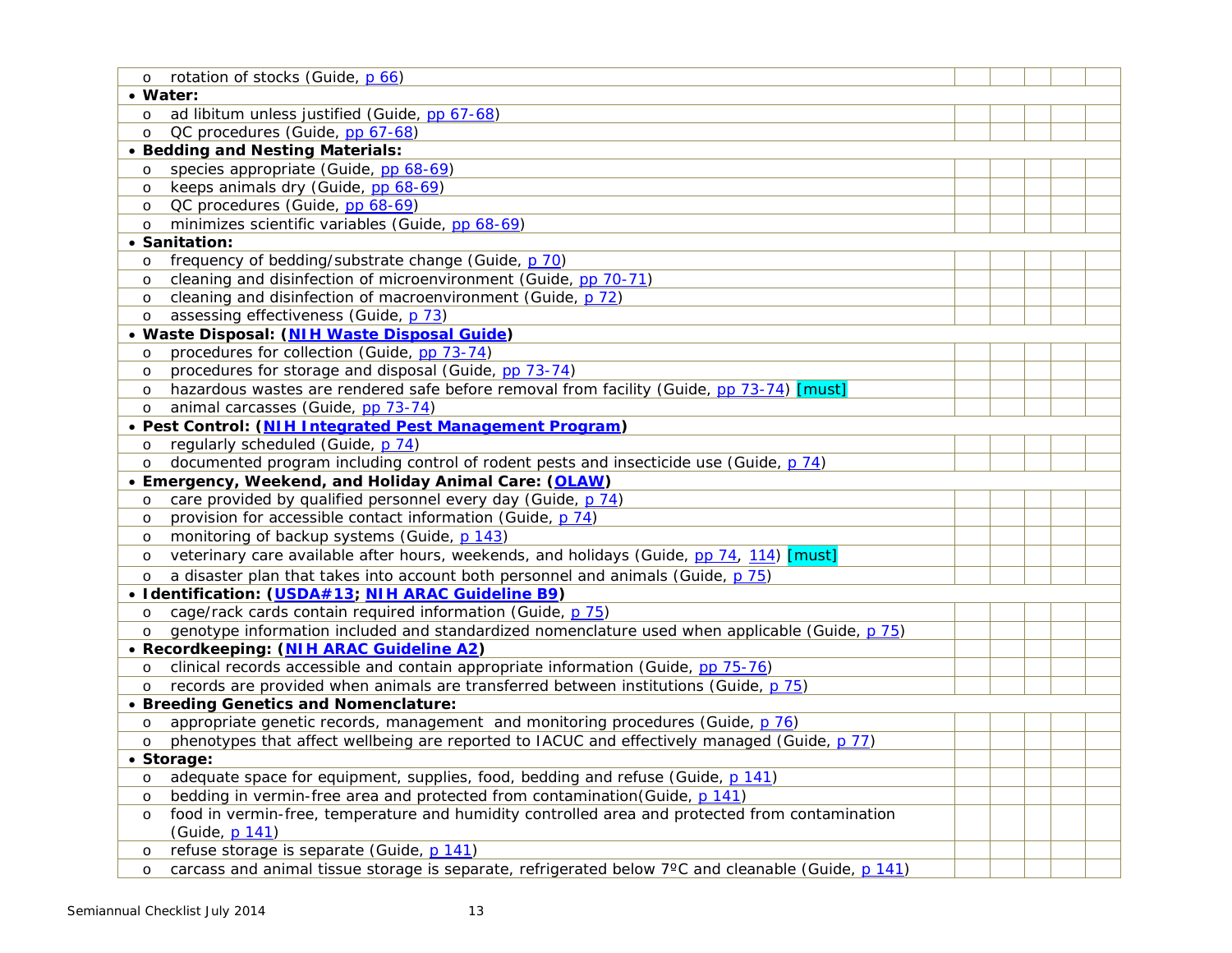| adequate space for locker rooms,<br>;, administration and training (<br>(Guide. |  |  |
|---------------------------------------------------------------------------------|--|--|

 $*$  **A** = acceptable

**M** = minor deficiency

**S** = significant deficiency (is or may be a threat to animal health or safety)

 $C =$  change in program (PHS Policy  $IV.A.1.a.-i$ .) (include in semiannual report to IO and in annual report to OLAW)

**NA** = not applicable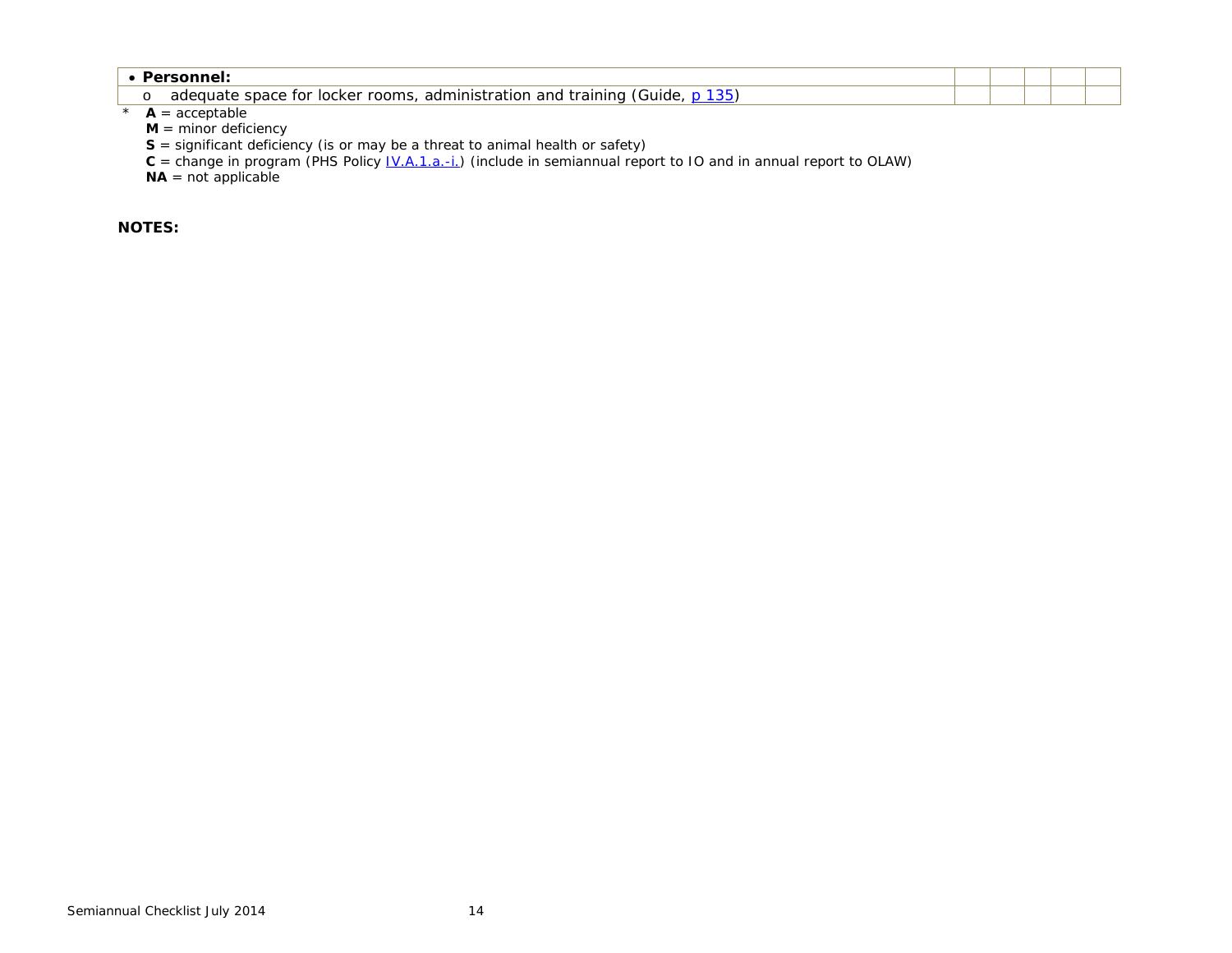# **Aquatic Animal Housing and Support Areas [\(NIH ARAC Guideline B14\)](http://oacu.od.nih.gov/ARAC/documents/Zebrafish.pdf)**

### **Date:**

**Location:**

|          |                                                                                      | $\boldsymbol{A}^*$ | M <sub>S</sub> |  | C NA |
|----------|--------------------------------------------------------------------------------------|--------------------|----------------|--|------|
|          | • Location:                                                                          |                    |                |  |      |
| $\circ$  | animal areas separate from personnel areas (Guide, p 134)                            |                    |                |  |      |
| $\circ$  | separation of species (Guide, p 111)                                                 |                    |                |  |      |
| $\Omega$ | separation by disease status (Guide, p 111)                                          |                    |                |  |      |
| $\circ$  | security and access control (Guide, p 151)                                           |                    |                |  |      |
|          | • Construction:                                                                      |                    |                |  |      |
| $\circ$  | corridors (Guide, p 136)                                                             |                    |                |  |      |
| $\circ$  | animal room doors (Guide, pp 137, 150)                                               |                    |                |  |      |
| $\circ$  | exterior windows (Guide, p 137)                                                      |                    |                |  |      |
| $\circ$  | floors (Guide, pp 137, 150)                                                          |                    |                |  |      |
| $\circ$  | drainage (Guide, pp 138, 150)                                                        |                    |                |  |      |
| $\circ$  | walls and ceilings (Guide, pp 138, 150)                                              |                    |                |  |      |
| $\circ$  | heating ventilation and air conditioning (Guide, pp 139, 150-151)                    |                    |                |  |      |
| $\circ$  | power and lighting (Guide, pp 141, 150)                                              |                    |                |  |      |
| $\circ$  | noise control (Guide, p 142)                                                         |                    |                |  |      |
| $\circ$  | vibration control (Guide, p 142)                                                     |                    |                |  |      |
| $\circ$  | environmental monitoring (Guide, p 143)                                              |                    |                |  |      |
|          | • Water Quality:                                                                     |                    |                |  |      |
| $\circ$  | standards for acceptable quality are established (Guide, p 78)                       |                    |                |  |      |
| $\circ$  | chlorine, chloramines, chemical, and reactive bioproducts are removed or neutralized |                    |                |  |      |
|          | prior to use in aquatic systems (Guide, pp78, 86) [must]                             |                    |                |  |      |
|          | • Life Support System:                                                               |                    |                |  |      |
| $\circ$  | water source is based on appropriate controls and research requirements (Guide, p    |                    |                |  |      |
|          | 79)                                                                                  |                    |                |  |      |
| $\circ$  | biofilter is of sufficient size to process bioload (Guide, p 80) [must]              |                    |                |  |      |
|          | • Temperature, Humidity and Ventilation/Illumination/Noise and Vibration:            |                    |                |  |      |
| $\circ$  | temperature and humidity (Guide, pp 43, 80-81)                                       |                    |                |  |      |
| $\circ$  | ventilation and air quality (Guide, pp 45, 81)                                       |                    |                |  |      |
| $\circ$  | illumination (Guide, pp 47, 81)                                                      |                    |                |  |      |
| $\circ$  | noise and vibration (Guide, pp 49, 81)                                               |                    |                |  |      |
|          | • Primary Enclosure:                                                                 |                    |                |  |      |
| $\circ$  | allows for normal physiological and behavioral needs (Guide, p 82)                   |                    |                |  |      |
| $\circ$  | allows social interaction for social species (Guide, p 82)                           |                    |                |  |      |
| $\circ$  | provides a balanced, stable environment (Guide, p 82)                                |                    |                |  |      |
| $\circ$  | provides appropriate water quality and monitoring (Guide, p 82)                      |                    |                |  |      |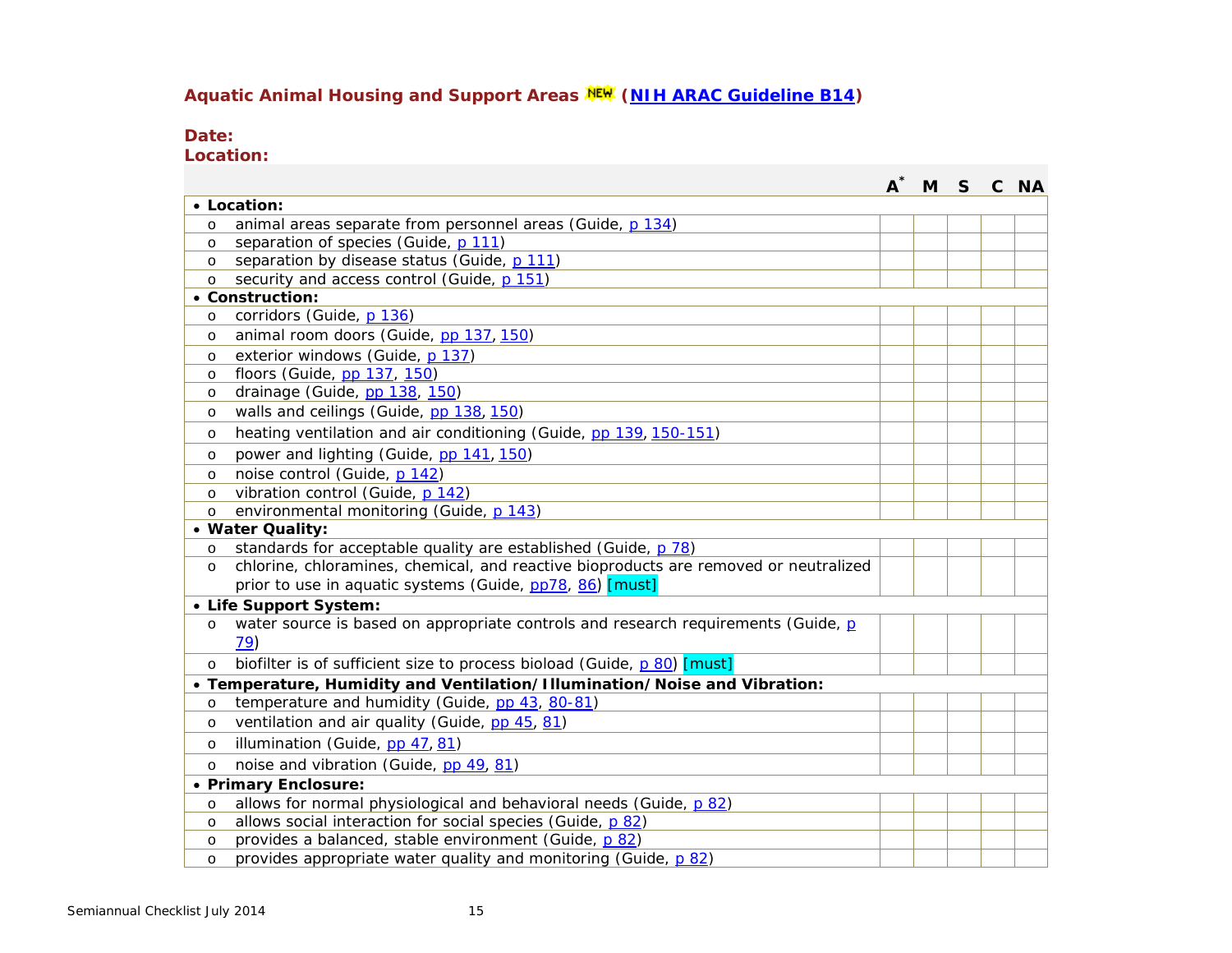| $\circ$                                                                       | allows access to food and waste removal (Guide, p 82)                                 |  |  |  |  |  |  |  |  |
|-------------------------------------------------------------------------------|---------------------------------------------------------------------------------------|--|--|--|--|--|--|--|--|
| $\circ$                                                                       | restricts escape and entrapment (Guide, p 82)                                         |  |  |  |  |  |  |  |  |
| $\circ$                                                                       | allows undisturbed observation (Guide, p 82)                                          |  |  |  |  |  |  |  |  |
| $\circ$                                                                       | constructed of nontoxic materials (Guide, p 82)                                       |  |  |  |  |  |  |  |  |
| $\circ$                                                                       | prevents electrical hazards (Guide, p 82)                                             |  |  |  |  |  |  |  |  |
| $\circ$                                                                       | space needs of species are evaluated by IACUC during program evaluations and          |  |  |  |  |  |  |  |  |
|                                                                               | facility inspections (Guide, p 83)                                                    |  |  |  |  |  |  |  |  |
| • Environmental Enrichment, Social Housing, Behavioral and Social Management: |                                                                                       |  |  |  |  |  |  |  |  |
| $\circ$                                                                       | enrichment elicits appropriate behaviors and is safe (Guide, p 83)                    |  |  |  |  |  |  |  |  |
| $\circ$                                                                       | semi-aquatic reptiles are provided terrestrial areas (Guide, p 83)                    |  |  |  |  |  |  |  |  |
| $\circ$                                                                       | handling is kept to a minimum and appropriate techniques are in place at facility or  |  |  |  |  |  |  |  |  |
|                                                                               | protocol level (Guide, p 84)                                                          |  |  |  |  |  |  |  |  |
| $\circ$                                                                       | nets are cleaned, disinfected and managed to avoid contamination of systems (Guide,   |  |  |  |  |  |  |  |  |
|                                                                               | p 84)                                                                                 |  |  |  |  |  |  |  |  |
|                                                                               | $\bullet$ Food:                                                                       |  |  |  |  |  |  |  |  |
| $\circ$                                                                       | storage to prevent contamination, preserve nutrients and prevent pests (Guide, p 84;  |  |  |  |  |  |  |  |  |
|                                                                               | <b>NIH Integrated Pest Management Program)</b>                                        |  |  |  |  |  |  |  |  |
| $\circ$                                                                       | delivery ensures access to all, minimizing aggression and nutrient loss (Guide, p 84) |  |  |  |  |  |  |  |  |
| $\circ$                                                                       | storage times are based on manufacturer recommendations or accepted practice          |  |  |  |  |  |  |  |  |
|                                                                               | (Guide, p 84)                                                                         |  |  |  |  |  |  |  |  |
| $\circ$                                                                       | a nutritionally complete diet is provided (Guide, p 84)                               |  |  |  |  |  |  |  |  |
|                                                                               | • Substrate:                                                                          |  |  |  |  |  |  |  |  |
| $\circ$                                                                       | amount, type and presentation of substrate is appropriate for the system and the      |  |  |  |  |  |  |  |  |
|                                                                               | species (Guide, p 85)                                                                 |  |  |  |  |  |  |  |  |
|                                                                               | • Sanitation, Cleaning and Disinfection                                               |  |  |  |  |  |  |  |  |
| $\circ$                                                                       | frequency of tank/cage cleaning and disinfection is determined by water quality,      |  |  |  |  |  |  |  |  |
|                                                                               | permits adequate viewing and health monitoring (Guide, p 86)                          |  |  |  |  |  |  |  |  |
| $\circ$                                                                       | cleaning and disinfection of macroenvironment (Guide, p 86)                           |  |  |  |  |  |  |  |  |
|                                                                               | · Waste Disposal: (NIH Waste Disposal Guide)                                          |  |  |  |  |  |  |  |  |
| $\circ$                                                                       | procedures for collection (Guide, pp 73-74)                                           |  |  |  |  |  |  |  |  |
| $\circ$                                                                       | hazardous wastes are rendered safe before removal from facility (Guide, pp 73-74)     |  |  |  |  |  |  |  |  |
|                                                                               | [must]                                                                                |  |  |  |  |  |  |  |  |
| $\circ$                                                                       | animal carcasses (Guide, pp 73-74)                                                    |  |  |  |  |  |  |  |  |
|                                                                               | · Pest Control: (NIH Integrated Pest Management Program)                              |  |  |  |  |  |  |  |  |
| $\circ$                                                                       | regularly scheduled (Guide, p 74)                                                     |  |  |  |  |  |  |  |  |
| $\circ$                                                                       | documented program including control of pests and insecticide use (Guide, p 74)       |  |  |  |  |  |  |  |  |
|                                                                               | • Emergency, Weekend, and Holiday Animal Care: (OLAW)                                 |  |  |  |  |  |  |  |  |
| $\circ$                                                                       | care provided by qualified personnel every day (Guide, pp 74, 87)                     |  |  |  |  |  |  |  |  |
| $\circ$                                                                       | provision for accessible contact information (Guide, pp 74, 87)                       |  |  |  |  |  |  |  |  |
| $\circ$                                                                       | emergency response plans in place to address major system failures (Guide, 87)        |  |  |  |  |  |  |  |  |
| $\circ$                                                                       | veterinary care available after hours, weekends, and holidays (Guide, pp 74, 114)     |  |  |  |  |  |  |  |  |
|                                                                               | [must]                                                                                |  |  |  |  |  |  |  |  |
|                                                                               | · Identification:                                                                     |  |  |  |  |  |  |  |  |
| $\circ$                                                                       | cage/tank cards contain required information (Guide, pp 75, 87)                       |  |  |  |  |  |  |  |  |
|                                                                               |                                                                                       |  |  |  |  |  |  |  |  |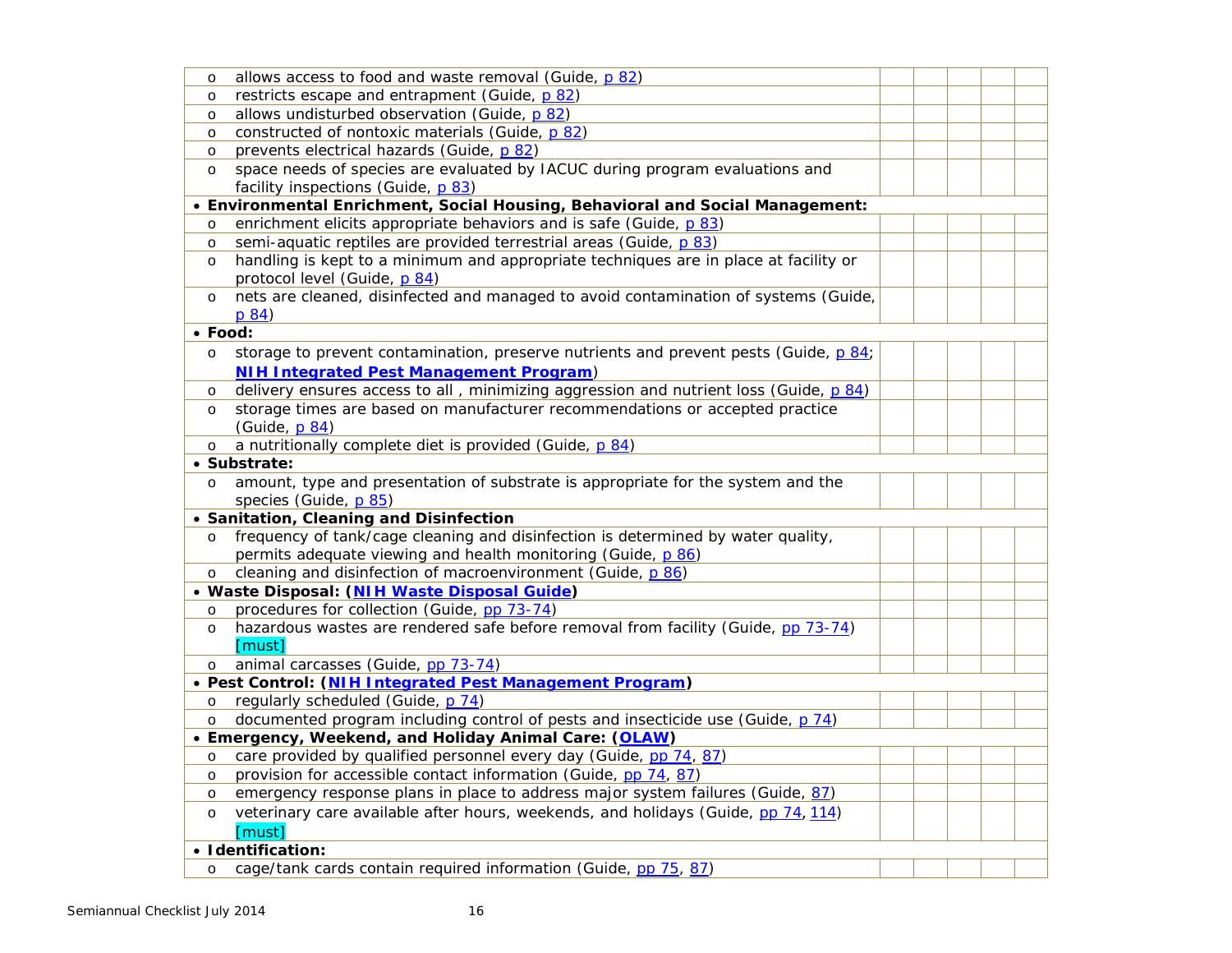| $\circ$ | genotype information included and standardized nomenclature used when applicable    |  |  |
|---------|-------------------------------------------------------------------------------------|--|--|
|         | (Guide, pp 75, 87)                                                                  |  |  |
|         | • Recordkeeping:                                                                    |  |  |
| $\circ$ | water quality parameters and frequency of testing recorded (Guide, p 88)            |  |  |
| $\circ$ | records kept on feeding, nonexpired food supplies, live cultures (Guide, p 88)      |  |  |
|         | • Storage:                                                                          |  |  |
| $\circ$ | adequate space for equipment, supplies, food, substrate and refuse (Guide, p 141)   |  |  |
| $\circ$ | substrate protected from contamination (Guide, p 141)                               |  |  |
| $\circ$ | food in vermin-free, temperature and humidity controlled area and protected from    |  |  |
|         | contamination (Guide, p 141)                                                        |  |  |
| $\circ$ | refuse storage is separate (Guide, p 141)                                           |  |  |
| $\circ$ | carcass and animal tissue storage is separate, refrigerated below 7°C and cleanable |  |  |
|         | (Guide, p 141)                                                                      |  |  |
|         | • Personnel:                                                                        |  |  |
| $\circ$ | adequate space for locker rooms, administration and training (Guide, p 135)         |  |  |
|         | $A =$ acceptable                                                                    |  |  |

**M** = minor deficiency

**S** = significant deficiency (is or may be a threat to animal health or safety)

**C** = change in program (PHS Policy [IV.A.1.a.-i.\)](http://grants.nih.gov/grants/olaw/references/phspol.htm#AnimalWelfareAssurance) (include in semiannual report to IO and in annual report to OLAW)  $NA = not$  applicable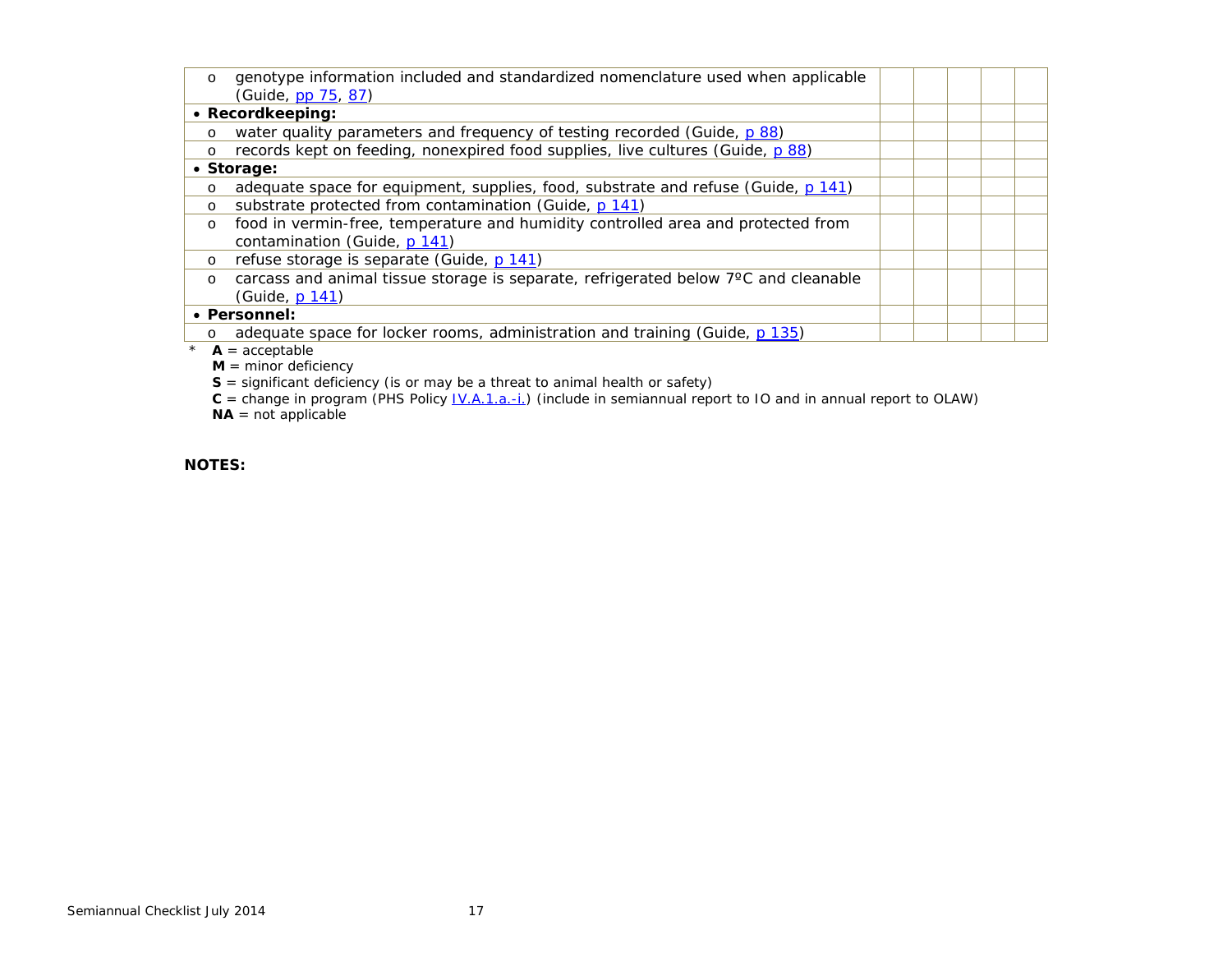#### **Cagewash**

### **Date:**

**Location:**

|         |                                                                                       | м |  | <b>NA</b> |
|---------|---------------------------------------------------------------------------------------|---|--|-----------|
|         | • Construction and Operation:                                                         |   |  |           |
| $\circ$ | dedicated central area for sanitizing cages and equipment is provided (Guide, p 143)  |   |  |           |
| $\circ$ | cage-washing equipment meets need (Guide, p 143)                                      |   |  |           |
| $\circ$ | doors, windows, floors, drainage, walls, ceilings (Guide, pp 136-138)                 |   |  |           |
| $\circ$ | convenient to animal areas/waste disposal (Guide, p 143)                              |   |  |           |
| $\circ$ | ease of access (including door size) facilitates use (Guide, p 143)                   |   |  |           |
| $\circ$ | sufficient space for staging and maneuvering (Guide, p 143)                           |   |  |           |
| $\circ$ | safety precautions/clothing/equipment used for waste disposal/prewash/acid wash       |   |  |           |
|         | (Guide, p 143)                                                                        |   |  |           |
| $\circ$ | traffic flow clean to dirty with no contamination of clean equipment by dirty         |   |  |           |
|         | equipment and appropriate air pressurization (Guide, p 143)                           |   |  |           |
| $\circ$ | insulation and/or sound attenuation present as needed (Guide, p 143)                  |   |  |           |
| $\circ$ | utilities are appropriate (Guide, p 143)                                              |   |  |           |
| $\circ$ | ventilation meets heat and humidity load (Guide, p 143)                               |   |  |           |
| O       | safety features (e.g., SOPs, warning signs, eyewash stations, showers) are in use.    |   |  |           |
|         | Eyewash stations (weekly) & showers (yearly) are present, flushed at appropriate      |   |  |           |
|         | intervals & documented. (Guide, p 143; NIH Chemical Hygiene Plan)                     |   |  |           |
| $\circ$ | functioning safety devices to prevent entrapment in washer/sterilizers (Guide, p 143) |   |  |           |
| $\circ$ | instructional safety signage is present for use of de-energizing and emergency exit   |   |  |           |
|         | devices. Staff training has occurred & been documented. (Guide, p.143; AAALAC)        |   |  |           |
| $\circ$ | cage wash temperatures are monitored and records are available (Guide, p 73)          |   |  |           |
| $\circ$ | appropriate clean cage storage (Guide, p 141)                                         |   |  |           |

 $*$  **A** = acceptable

 $M =$  minor deficiency

**S** = significant deficiency (is or may be a threat to animal health or safety)

 $C =$  change in program (PHS Policy  $\underline{IV.A.1.a.-i}$ ) (include in semiannual report to IO and in annual report to OLAW)

**NA** = not applicable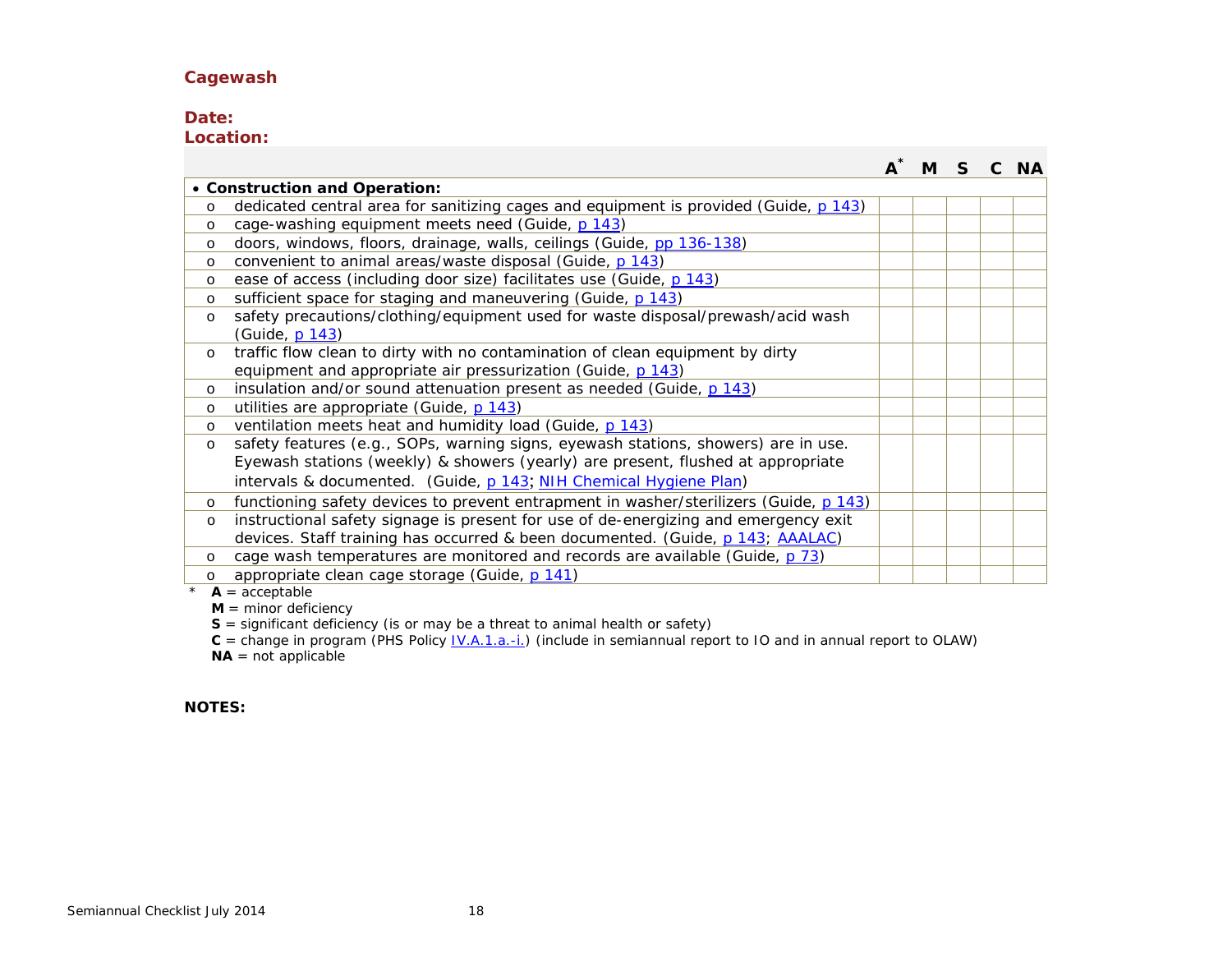#### **Special Facilities: Aseptic Surgery**

#### **Date:**

**Location:**

| General Considerations: (NIH ARAC Guideline B6)<br>location minimizes traffic/contamination (Guide, p 144)<br>functional components (surgical support, animal preparation, surgeon scrub,<br>$\circ$<br>operating room, postoperative recovery) are designed and separated (physically or<br>otherwise) (Guide, p 144)<br>o appropriate drug storage, control, expiration date monitoring (Guide, pp 115, 122;<br><b>NIH PM 1345)</b><br>safe sharps disposal system (Guide, p 74)<br>$\circ$<br>adequate records of anesthesia and perioperative care (Guide, p 122)<br>$\circ$<br>o aseptic procedures in use for all survival surgery (Guide, pp 118-119)<br><b>Operating Room:</b><br>$\bullet$<br>effective contamination control procedures (Guide, p 144)<br>O<br>effective cleaning procedures/dedicated tools (Guide, p 145)<br>O<br>interior surfaces smooth and impervious to moisture (Guide, p 145)<br>$\circ$<br>HVAC system meets Guide requirements (Guide, p 145)<br>$\circ$<br>lighting safe and appropriate (Guide, p 145)<br>O<br>outlets safe and appropriate (Guide, p 145)<br>$\circ$<br>scavenging of anesthetic gases implemented (Guide, p 145; NIH Waste &<br>O<br><b>Anesthetic Gas Surveillance Program</b><br><b>Surgical Support:</b><br>facility for washing, sterilizing, storing instruments and supplies (Guide, p 145)<br>$\circ$<br>autoclave monitoring procedures are implemented (Guide, pp 119, 145)<br>O |  |  |  |  |  |  |  |  |
|----------------------------------------------------------------------------------------------------------------------------------------------------------------------------------------------------------------------------------------------------------------------------------------------------------------------------------------------------------------------------------------------------------------------------------------------------------------------------------------------------------------------------------------------------------------------------------------------------------------------------------------------------------------------------------------------------------------------------------------------------------------------------------------------------------------------------------------------------------------------------------------------------------------------------------------------------------------------------------------------------------------------------------------------------------------------------------------------------------------------------------------------------------------------------------------------------------------------------------------------------------------------------------------------------------------------------------------------------------------------------------------------------------------------------------------------------|--|--|--|--|--|--|--|--|
|                                                                                                                                                                                                                                                                                                                                                                                                                                                                                                                                                                                                                                                                                                                                                                                                                                                                                                                                                                                                                                                                                                                                                                                                                                                                                                                                                                                                                                                    |  |  |  |  |  |  |  |  |
|                                                                                                                                                                                                                                                                                                                                                                                                                                                                                                                                                                                                                                                                                                                                                                                                                                                                                                                                                                                                                                                                                                                                                                                                                                                                                                                                                                                                                                                    |  |  |  |  |  |  |  |  |
|                                                                                                                                                                                                                                                                                                                                                                                                                                                                                                                                                                                                                                                                                                                                                                                                                                                                                                                                                                                                                                                                                                                                                                                                                                                                                                                                                                                                                                                    |  |  |  |  |  |  |  |  |
|                                                                                                                                                                                                                                                                                                                                                                                                                                                                                                                                                                                                                                                                                                                                                                                                                                                                                                                                                                                                                                                                                                                                                                                                                                                                                                                                                                                                                                                    |  |  |  |  |  |  |  |  |
|                                                                                                                                                                                                                                                                                                                                                                                                                                                                                                                                                                                                                                                                                                                                                                                                                                                                                                                                                                                                                                                                                                                                                                                                                                                                                                                                                                                                                                                    |  |  |  |  |  |  |  |  |
|                                                                                                                                                                                                                                                                                                                                                                                                                                                                                                                                                                                                                                                                                                                                                                                                                                                                                                                                                                                                                                                                                                                                                                                                                                                                                                                                                                                                                                                    |  |  |  |  |  |  |  |  |
|                                                                                                                                                                                                                                                                                                                                                                                                                                                                                                                                                                                                                                                                                                                                                                                                                                                                                                                                                                                                                                                                                                                                                                                                                                                                                                                                                                                                                                                    |  |  |  |  |  |  |  |  |
|                                                                                                                                                                                                                                                                                                                                                                                                                                                                                                                                                                                                                                                                                                                                                                                                                                                                                                                                                                                                                                                                                                                                                                                                                                                                                                                                                                                                                                                    |  |  |  |  |  |  |  |  |
|                                                                                                                                                                                                                                                                                                                                                                                                                                                                                                                                                                                                                                                                                                                                                                                                                                                                                                                                                                                                                                                                                                                                                                                                                                                                                                                                                                                                                                                    |  |  |  |  |  |  |  |  |
|                                                                                                                                                                                                                                                                                                                                                                                                                                                                                                                                                                                                                                                                                                                                                                                                                                                                                                                                                                                                                                                                                                                                                                                                                                                                                                                                                                                                                                                    |  |  |  |  |  |  |  |  |
|                                                                                                                                                                                                                                                                                                                                                                                                                                                                                                                                                                                                                                                                                                                                                                                                                                                                                                                                                                                                                                                                                                                                                                                                                                                                                                                                                                                                                                                    |  |  |  |  |  |  |  |  |
|                                                                                                                                                                                                                                                                                                                                                                                                                                                                                                                                                                                                                                                                                                                                                                                                                                                                                                                                                                                                                                                                                                                                                                                                                                                                                                                                                                                                                                                    |  |  |  |  |  |  |  |  |
|                                                                                                                                                                                                                                                                                                                                                                                                                                                                                                                                                                                                                                                                                                                                                                                                                                                                                                                                                                                                                                                                                                                                                                                                                                                                                                                                                                                                                                                    |  |  |  |  |  |  |  |  |
|                                                                                                                                                                                                                                                                                                                                                                                                                                                                                                                                                                                                                                                                                                                                                                                                                                                                                                                                                                                                                                                                                                                                                                                                                                                                                                                                                                                                                                                    |  |  |  |  |  |  |  |  |
|                                                                                                                                                                                                                                                                                                                                                                                                                                                                                                                                                                                                                                                                                                                                                                                                                                                                                                                                                                                                                                                                                                                                                                                                                                                                                                                                                                                                                                                    |  |  |  |  |  |  |  |  |
|                                                                                                                                                                                                                                                                                                                                                                                                                                                                                                                                                                                                                                                                                                                                                                                                                                                                                                                                                                                                                                                                                                                                                                                                                                                                                                                                                                                                                                                    |  |  |  |  |  |  |  |  |
|                                                                                                                                                                                                                                                                                                                                                                                                                                                                                                                                                                                                                                                                                                                                                                                                                                                                                                                                                                                                                                                                                                                                                                                                                                                                                                                                                                                                                                                    |  |  |  |  |  |  |  |  |
|                                                                                                                                                                                                                                                                                                                                                                                                                                                                                                                                                                                                                                                                                                                                                                                                                                                                                                                                                                                                                                                                                                                                                                                                                                                                                                                                                                                                                                                    |  |  |  |  |  |  |  |  |
|                                                                                                                                                                                                                                                                                                                                                                                                                                                                                                                                                                                                                                                                                                                                                                                                                                                                                                                                                                                                                                                                                                                                                                                                                                                                                                                                                                                                                                                    |  |  |  |  |  |  |  |  |
|                                                                                                                                                                                                                                                                                                                                                                                                                                                                                                                                                                                                                                                                                                                                                                                                                                                                                                                                                                                                                                                                                                                                                                                                                                                                                                                                                                                                                                                    |  |  |  |  |  |  |  |  |
|                                                                                                                                                                                                                                                                                                                                                                                                                                                                                                                                                                                                                                                                                                                                                                                                                                                                                                                                                                                                                                                                                                                                                                                                                                                                                                                                                                                                                                                    |  |  |  |  |  |  |  |  |
|                                                                                                                                                                                                                                                                                                                                                                                                                                                                                                                                                                                                                                                                                                                                                                                                                                                                                                                                                                                                                                                                                                                                                                                                                                                                                                                                                                                                                                                    |  |  |  |  |  |  |  |  |
| storage of autoclaved materials maintains sterility (Guide, p 145)<br>$\circ$                                                                                                                                                                                                                                                                                                                                                                                                                                                                                                                                                                                                                                                                                                                                                                                                                                                                                                                                                                                                                                                                                                                                                                                                                                                                                                                                                                      |  |  |  |  |  |  |  |  |
| cold sterilization procedures are appropriate (Guide, p 119)<br>$\circ$                                                                                                                                                                                                                                                                                                                                                                                                                                                                                                                                                                                                                                                                                                                                                                                                                                                                                                                                                                                                                                                                                                                                                                                                                                                                                                                                                                            |  |  |  |  |  |  |  |  |
| Animal Preparation: contains large sink to facilitate cleaning of animal and operative                                                                                                                                                                                                                                                                                                                                                                                                                                                                                                                                                                                                                                                                                                                                                                                                                                                                                                                                                                                                                                                                                                                                                                                                                                                                                                                                                             |  |  |  |  |  |  |  |  |
| site (Guide, p 145)                                                                                                                                                                                                                                                                                                                                                                                                                                                                                                                                                                                                                                                                                                                                                                                                                                                                                                                                                                                                                                                                                                                                                                                                                                                                                                                                                                                                                                |  |  |  |  |  |  |  |  |
| <b>Surgeon Scrub:</b> outside operating room, non-hand-operated sink (Guide, p 145)                                                                                                                                                                                                                                                                                                                                                                                                                                                                                                                                                                                                                                                                                                                                                                                                                                                                                                                                                                                                                                                                                                                                                                                                                                                                                                                                                                |  |  |  |  |  |  |  |  |
| Postoperative Recovery: allows adequate observation, easily cleaned, supports                                                                                                                                                                                                                                                                                                                                                                                                                                                                                                                                                                                                                                                                                                                                                                                                                                                                                                                                                                                                                                                                                                                                                                                                                                                                                                                                                                      |  |  |  |  |  |  |  |  |
| physiologic functions, minimizes risk of injury (Guide, p 145)                                                                                                                                                                                                                                                                                                                                                                                                                                                                                                                                                                                                                                                                                                                                                                                                                                                                                                                                                                                                                                                                                                                                                                                                                                                                                                                                                                                     |  |  |  |  |  |  |  |  |
| <b>Dressing Area:</b> place for personnel to change (Guide, p 145)<br>$A =$ acceptable                                                                                                                                                                                                                                                                                                                                                                                                                                                                                                                                                                                                                                                                                                                                                                                                                                                                                                                                                                                                                                                                                                                                                                                                                                                                                                                                                             |  |  |  |  |  |  |  |  |

 $M =$  minor deficiency

**S** = significant deficiency (is or may be a threat to animal health or safety)

**C** = change in program (PHS Policy <u>IV.A.1.a.-i.</u>) (include in semiannual report to IO and in annual report to OLAW)

 $NA = not$  applicable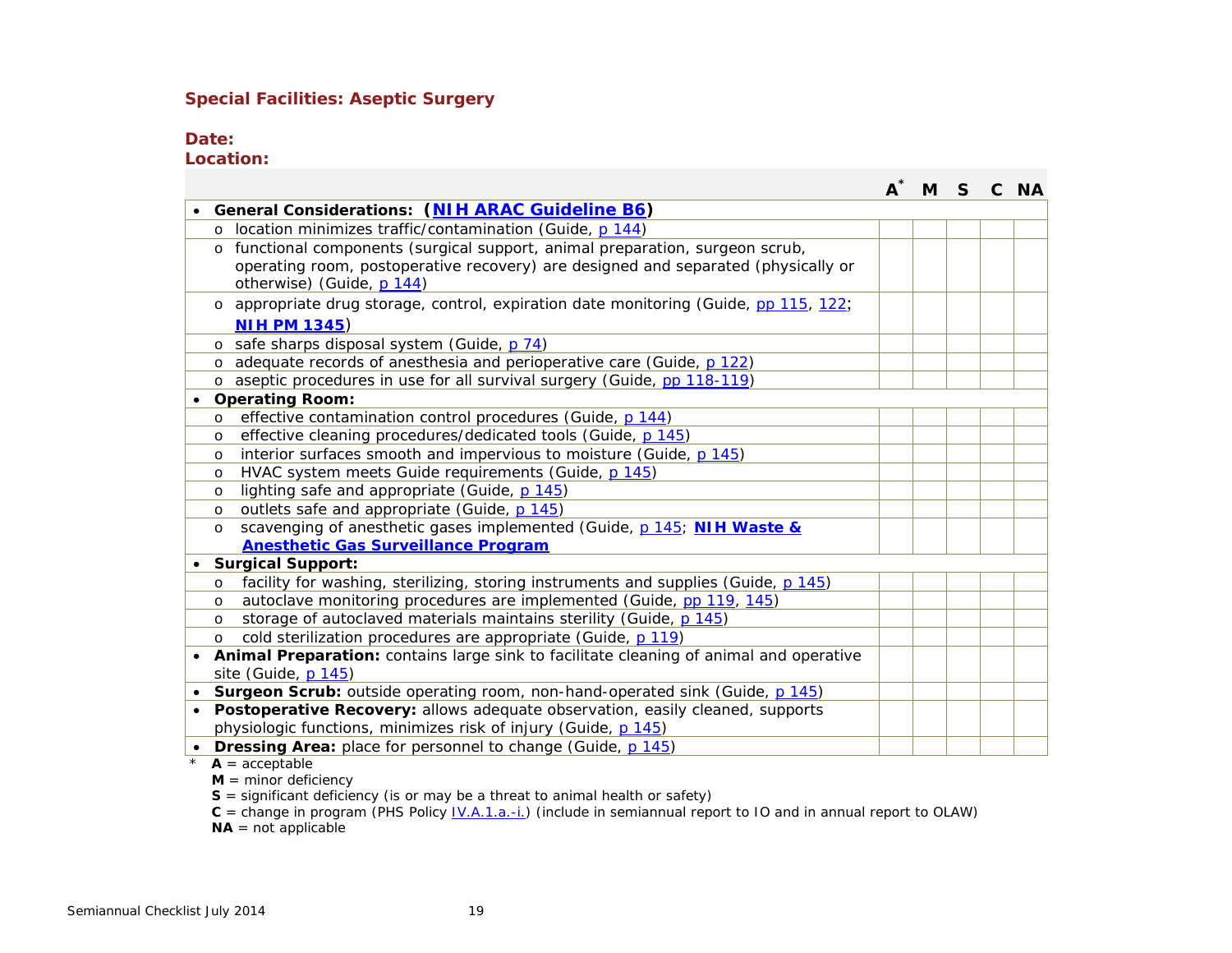**NOTES:**

**Special Facilities: Procedure Areas, Non-survival Surgeries, Laboratories, Rodent Surgeries, Imaging, Whole Body Irradiation, Hazardous Agent Containment, Behavioral Studies**

**Date:**

**Location:**

|                                                                      |                                                                                                                                                                                                                                                                                         |  | M | $\mathsf{S}$ |  | C NA |  |  |
|----------------------------------------------------------------------|-----------------------------------------------------------------------------------------------------------------------------------------------------------------------------------------------------------------------------------------------------------------------------------------|--|---|--------------|--|------|--|--|
|                                                                      | • General Considerations:                                                                                                                                                                                                                                                               |  |   |              |  |      |  |  |
| $\circ$                                                              | labs used to house animals only when scientifically required and limited to minimum<br>period necessary (Guide, p 134; ARAC Guideline C4)                                                                                                                                               |  |   |              |  |      |  |  |
| $\circ$                                                              | drug storage, control, and expiration dates (Guide, pp 115, 122; NIH PM 1345)                                                                                                                                                                                                           |  |   |              |  |      |  |  |
| $\circ$                                                              | sharps disposal (Guide, p 74)                                                                                                                                                                                                                                                           |  |   |              |  |      |  |  |
| $\circ$                                                              | anesthetic monitoring (Guide, p 120; NIH Waste & Anesthetic Gas Surveillance<br>Program)                                                                                                                                                                                                |  |   |              |  |      |  |  |
| $\circ$                                                              | scavenging of anesthetic gases (Guide, p 21; NIH Waste & Anesthetic Gas<br><b>Surveillance Program)</b>                                                                                                                                                                                 |  |   |              |  |      |  |  |
| $\circ$                                                              | safety features (e.g., SOPs, safety signs, eyewash stations, showers, secure gas<br>cylinders) are in place. Eyewash stations (weekly) & showers (yearly) are present,<br>flushed at appropriate intervals & documented. (Guide, $p$ 19 & $p$ 143; NIH Chemical<br><b>Hygiene Plan)</b> |  |   |              |  |      |  |  |
| $\circ$                                                              | carcass disposal (Guide, pp 73-74; NIH Waste Disposal Guide)                                                                                                                                                                                                                            |  |   |              |  |      |  |  |
|                                                                      | • Additional Concerns for Survival Surgery: (rodent and minor procedures only) (NIH ARAC Guideline C6)                                                                                                                                                                                  |  |   |              |  |      |  |  |
| $\circ$                                                              | rodent survival surgery clean and uncluttered, not used for anything else during<br>surgery (Guide, p 144)                                                                                                                                                                              |  |   |              |  |      |  |  |
| $\circ$                                                              | records of peri-operative care (Guide, p 120)                                                                                                                                                                                                                                           |  |   |              |  |      |  |  |
| $\circ$                                                              | aseptic procedures (Guide, pp 118-119)                                                                                                                                                                                                                                                  |  |   |              |  |      |  |  |
| $\circ$                                                              | autoclave monitoring procedures (Guide, pp 119, 145)                                                                                                                                                                                                                                    |  |   |              |  |      |  |  |
| $\circ$                                                              | storage of autoclaved materials (Guide, p 145)                                                                                                                                                                                                                                          |  |   |              |  |      |  |  |
| $\circ$                                                              | cold sterilization procedures are appropriate (Guide, p 119)                                                                                                                                                                                                                            |  |   |              |  |      |  |  |
| • Imaging/Whole Body Irradiation: NEW<br>(NIH PM 1341)               |                                                                                                                                                                                                                                                                                         |  |   |              |  |      |  |  |
| $\circ$                                                              | location of resource limits contamination risk (Guide, p 147)                                                                                                                                                                                                                           |  |   |              |  |      |  |  |
| $\circ$                                                              | appropriate transportation methods are in place (Guide, p 147)                                                                                                                                                                                                                          |  |   |              |  |      |  |  |
| $\circ$                                                              | gas anesthesia provision, scavenging and monitoring are appropriate (Guide, p 147;                                                                                                                                                                                                      |  |   |              |  |      |  |  |
|                                                                      | NIH Waste & Anesthetic Gas Surveillance Program)                                                                                                                                                                                                                                        |  |   |              |  |      |  |  |
| $\circ$                                                              | appropriate sensors and ventilation are provided for cryogen gases (Guide, p 147)<br>[must]                                                                                                                                                                                             |  |   |              |  |      |  |  |
| $\circ$                                                              | imaging console is located away from radiation source (Guide, p 147)                                                                                                                                                                                                                    |  |   |              |  |      |  |  |
| • Hazardous Agent Containment: NEW (NIH PMs: 1341, 3015, 3034, 3035) |                                                                                                                                                                                                                                                                                         |  |   |              |  |      |  |  |
| $\circ$                                                              | facility adheres to APHIS, USDA and CDC Select Agent Regulations and other federal,                                                                                                                                                                                                     |  |   |              |  |      |  |  |
|                                                                      | state and local regulations including security measures (Guide, p 148) [must]                                                                                                                                                                                                           |  |   |              |  |      |  |  |
| $\circ$                                                              | Biological Safety Cabinets (BSCs) serviced annually. Grills/airflow not covered or                                                                                                                                                                                                      |  |   |              |  |      |  |  |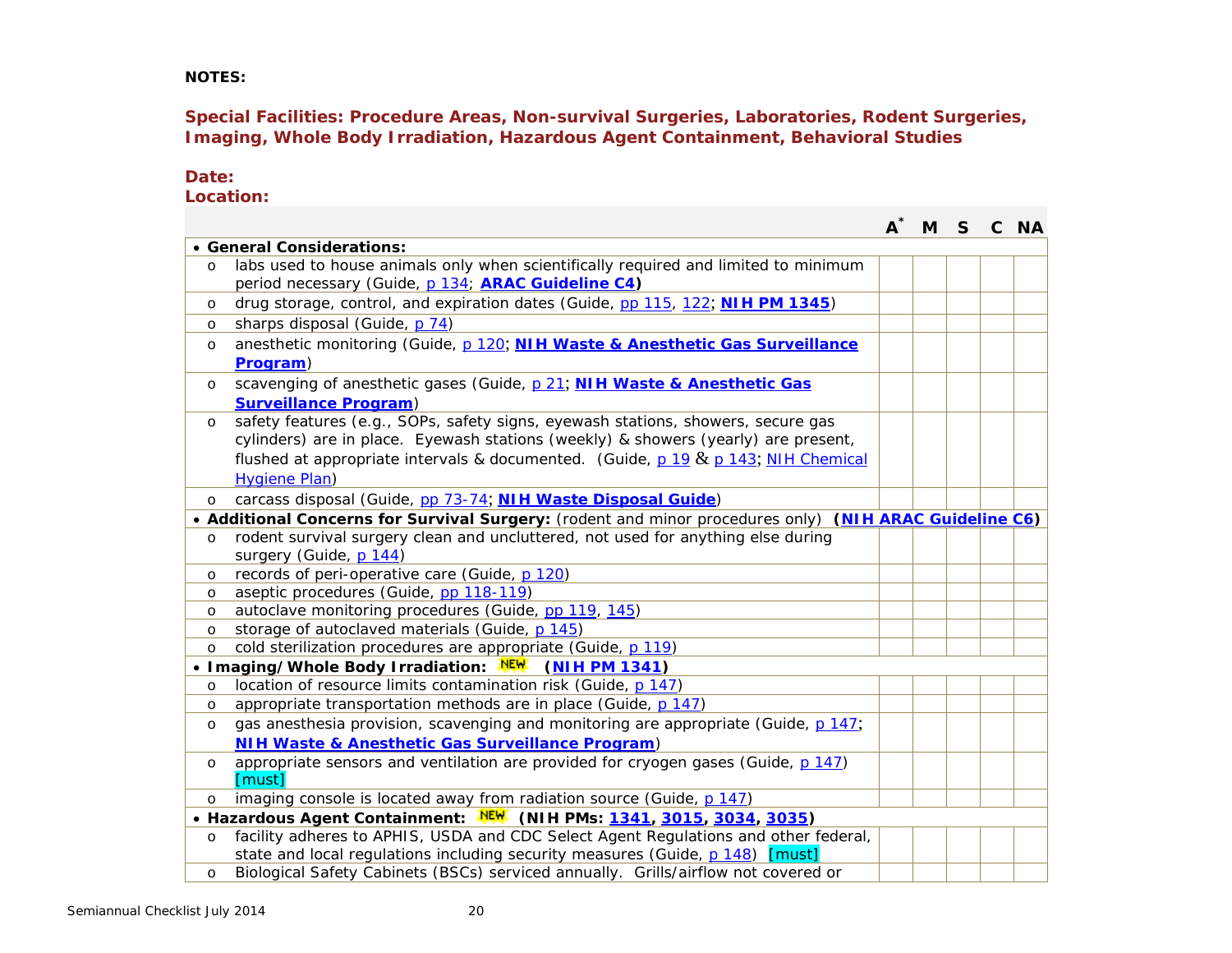|          | impeded.                                                                           |  |  |  |  |  |  |  |
|----------|------------------------------------------------------------------------------------|--|--|--|--|--|--|--|
|          | • Behavioral Studies: NEW                                                          |  |  |  |  |  |  |  |
| $\circ$  | facility minimizes airborne transmission of noise and ground-borne transmission of |  |  |  |  |  |  |  |
|          | vibration (Guide, p 149)                                                           |  |  |  |  |  |  |  |
| $\circ$  | floor coverings reduce sound transmission (Guide, p 149)                           |  |  |  |  |  |  |  |
| O        | testing equipment allows for surface disinfection (Guide, p 150)                   |  |  |  |  |  |  |  |
| $\circ$  | components that cannot be cleaned are not in ready contact with animals and kept   |  |  |  |  |  |  |  |
|          | covered when not in use (Guide, p 150)                                             |  |  |  |  |  |  |  |
| $\Omega$ | housing areas are contiguous with testing areas when appropriate (Guide, p 150)    |  |  |  |  |  |  |  |
|          | الملحقة والمستحدث المتلا                                                           |  |  |  |  |  |  |  |

 $*$  **A** = acceptable

 $M =$  minor deficiency

**S** = significant deficiency (is or may be a threat to animal health or safety)

**C** = change in program (PHS Policy [IV.A.1.a.-i.\)](http://grants.nih.gov/grants/olaw/references/phspol.htm#AnimalWelfareAssurance) (include in semiannual report to IO and in annual report to OLAW)

**NA** = not applicable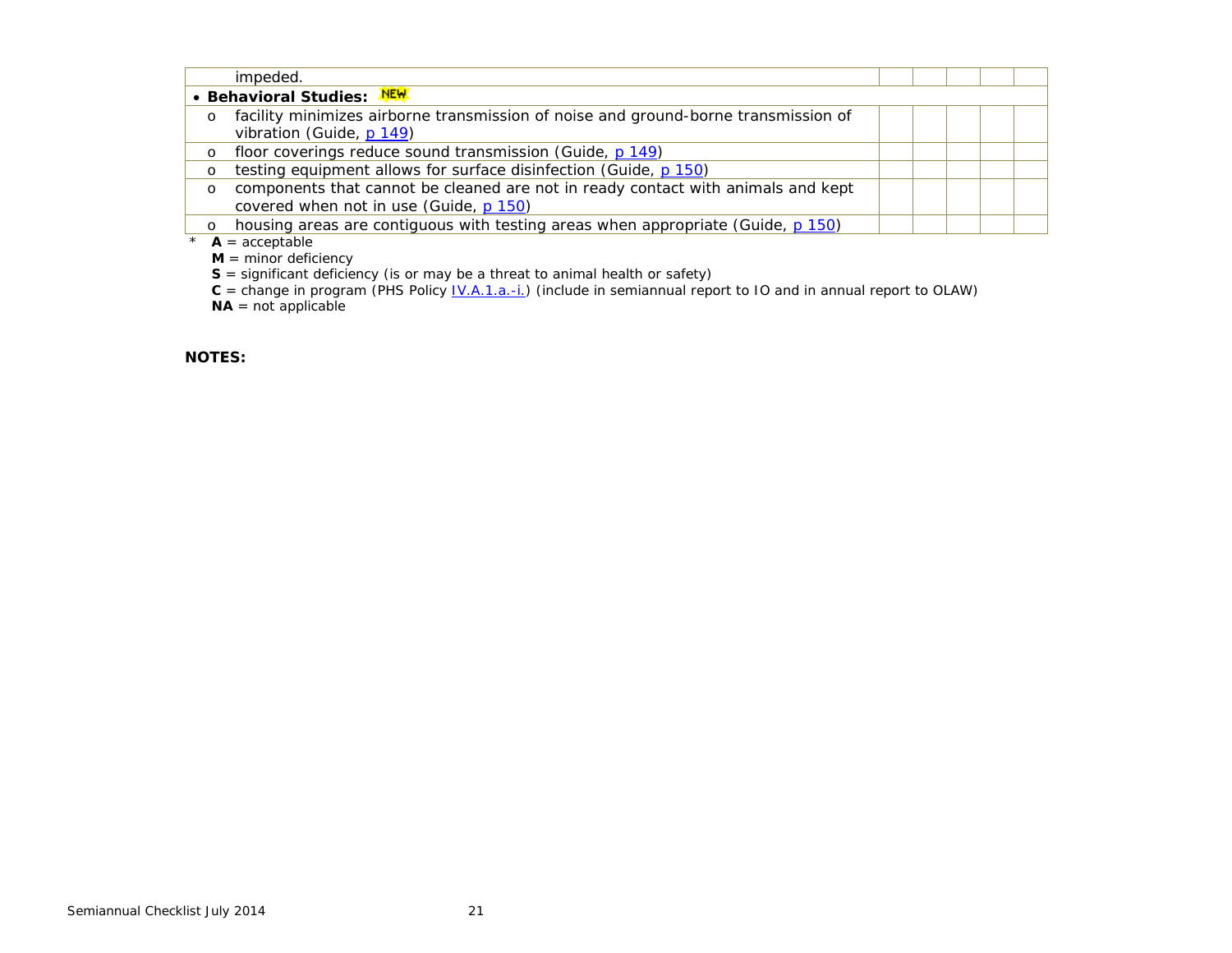## **III. Semiannual Program Review and Facility Inspection Report**

### **Date:**

### **Members in Attendance:**

| Deficiency<br>Category* $\left \sqrt{\right }$ | Location | Deficiency and<br>Plan for Correction | Party | Responsible Correction Schedule<br>and Interim Status | Date<br>Complete |
|------------------------------------------------|----------|---------------------------------------|-------|-------------------------------------------------------|------------------|
|                                                |          |                                       |       |                                                       |                  |
|                                                |          |                                       |       |                                                       |                  |
|                                                |          |                                       |       |                                                       |                  |
|                                                |          |                                       |       |                                                       |                  |
|                                                |          |                                       |       |                                                       |                  |
|                                                |          |                                       |       |                                                       |                  |
|                                                |          |                                       |       |                                                       |                  |
|                                                |          |                                       |       |                                                       |                  |
|                                                |          |                                       |       |                                                       |                  |
|                                                |          |                                       |       |                                                       |                  |

 $\star$  **A** = acceptable

 $M =$  minor deficiency

**S** = significant deficiency (is or may be a threat to animal health or safety)

 $C =$  change in program (PHS Policy <u>IV.A.1.a.-i.</u>) (include in semiannual report to IO and in annual report to OLAW)

 $NA = not applicable$ 

**√** Check if repeat deficiency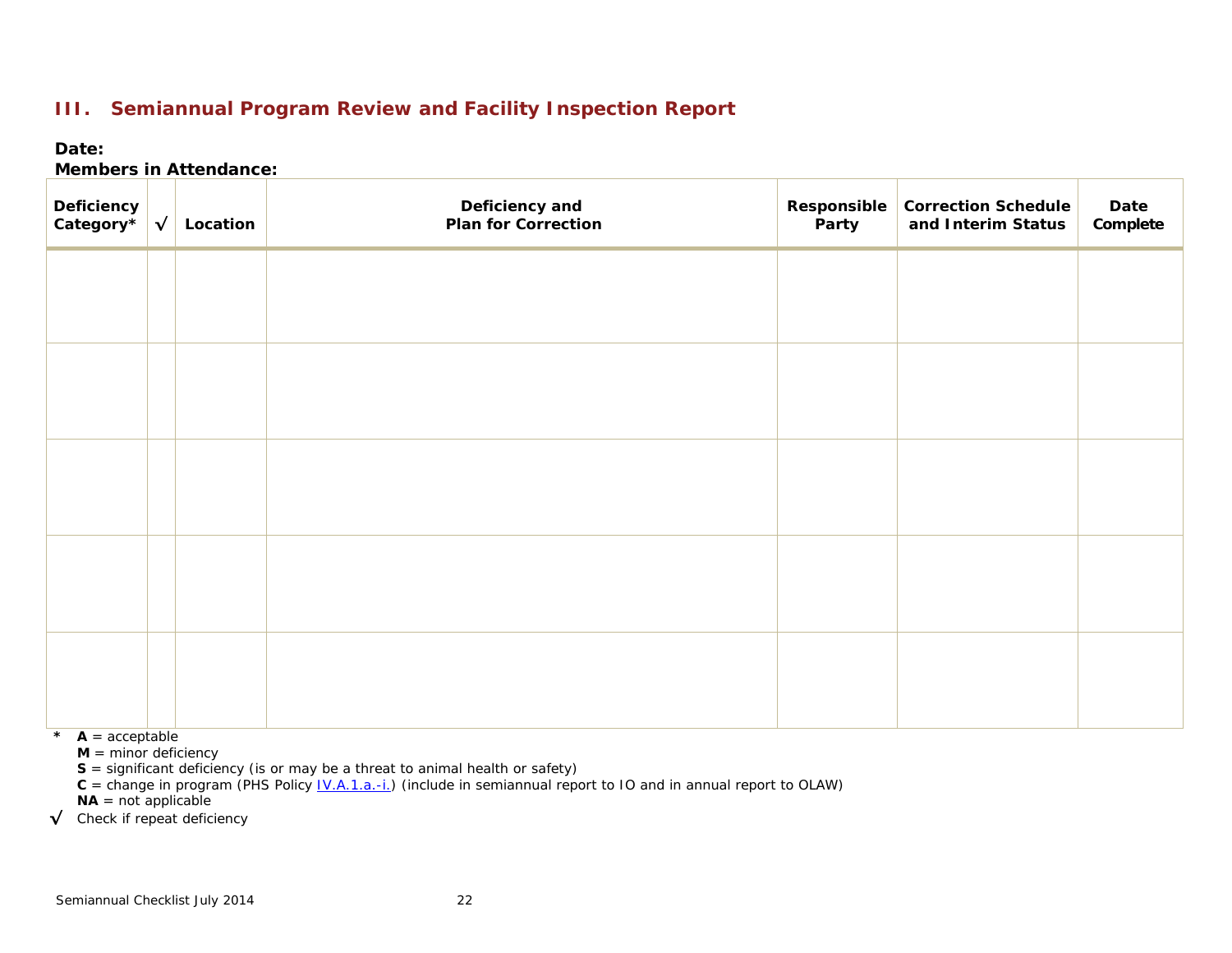### **IV. Endnotes**

 i <sup>i</sup> The PHS Policy requires that Assured institutions comply with the regulations (9 CFR, Subchapter A) issued by the U.S. Department of Agriculture (USDA) under the Animal Welfare Act, as applicable. The endnotes below are specific USDA regulatory requirements that differ from or are in addition to the PHS Policy. This list is not intended to be all inclusive. For additional information please refer to 9 CFR Subchapter A - Animal Welfare.

#### ii Part 2 Subpart C - Research Facilities

- 2.31(b)(2) - "The Committee shall be composed of a Chairman and at least two additional members;... at least one shall not be affiliated in any way with the facility...such person will provide representation for general community interests in the proper care and treatment of animals." [PHS policy requires 5 members]

 $\frac{1}{2}$  2.32(c)(4) - "...No facility employee, Committee member, or laboratory personnel shall be discriminated against or be subject to any reprisal for reporting violations of any regulation or standards under the Act." [USDA requirement additional to PHS Policy]

 $\mu$ <sup>iv</sup> 2.31(d)(5) - "...shall conduct continuing reviews of activities...not less than annually." [PHS Policy requires a complete new review every 3 years utilizing all the criteria for initial review]

 $\sqrt{2.31(d)(1)(x)}$  - "...no animal will be used in more than one major operative procedure from which it is allowed to recover unless...(it is) justified for scientific reasons...(or is) required as routine veterinary procedure...or other special circumstances as determined by the Administrator on an individual basis." [this last point is an additional USDA justification for multiple survival surgeries]

 $v<sup>i</sup>$  2.36 - "...each reporting facility shall submit an annual report to the APHIS, AC sector supervisor for the State where the facility is located on or before December 1 of each calendar year." [The USDA annual report has a list of requirements which differ from PHS annual report]

 $v<sup>ii</sup> 2.36(b)(3)$  - "...exceptions to the standards and regulations be specified and explained by the principal investigator and approved by the IACUC. A summary of all such exceptions must be attached to the facility's annual report." [Refers to USDA annual report]

 $v^{iii}$  2.31(c)(3) - "...Any failure to adhere to the plan and schedule that results in a significant deficiency remaining uncorrected shall be reported in writing within 15 business days by the IACUC, through the institutional official, to APHIS and any Federal agency funding that activity." [PHS Policy requires prompt reporting to OPRR of serious or continuing noncompliance with the PHS Policy or serious deviations from the provisions of the *Guide*]

 $\frac{1}{10}$  and  $\frac{1}{20}$ .  $\frac{1}{20}$  and  $\frac{1}{20}$  small submit an annual report to the APHIS, AC sector supervisor for the State where the facility is located on or before December 1 of each calendar year." [The USDA annual report has a list of requirements which differ from PHS annual report]

<sup>x</sup> In addition to PHS requirements for IACUC review/application for funding, USDA regulations require:  $2.31(d)(1)(ii)$  - "The principal investigator (PI) consider alternatives to procedures that cause more than momentary or slight pain or distress to the animals, and has provided a written narrative description of the methods and sources...used to determine that alternatives were not available."

2.31(d)(1)(iii) - "The PI has provided written assurance that the activities do not unnecessarily duplicate previous experiments."

 $2.31(d)(1)(iv)$  - "Procedures that may cause more than momentary or slight pain or distress to the animals will: - involve in their planning, consultation with the attending veterinarian or his or her designee; [PHS Policy does not specify veterinary consultation]

- not include paralytics without the use of anesthesia;"